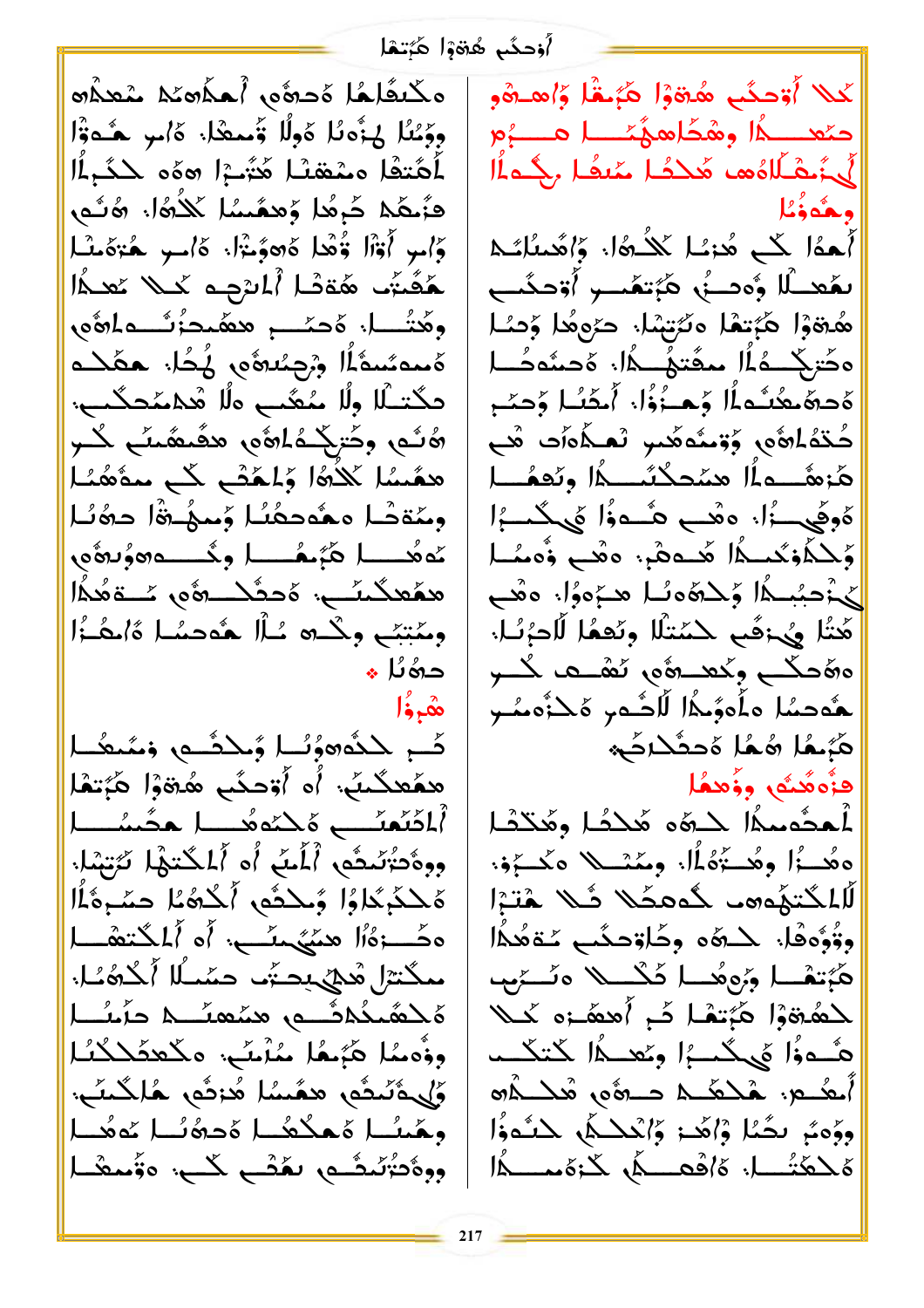أُوْحِكُم هُوْوْا هُرُتْهَا

وِهَٰاهُبِ وِلًا حَرُجًا كَنَقْعُدًا حَبَّدَهُ أَا. أُوْحِكُبِ تَرَجُـــدًا وُحَـــدَمس حدَّـــزاًا هَّزُ هَــدًّا وَحَمَّـسُــا أَوْحَكَبِ أَثْتَــا وْالْمَكْلُمُ لَكُوهِكُلا يُكْسَوْلُمْ وَاضُو كَلِيهُ ُـٰـا. أَوْحِكْبٍ كَةِحِضًا نَهُ ــَبْرَا وُبِفَعِم هُم أَوْكُلُ وِهَٰاِفُوهُ مَّمَّا وَهُعَـٰهِ هےُم هُكْشًا هُاههُ هُنَاتٌ همهِ . ة/حشاء للمُسوَّأَةِ، أَوْحِكَبٍ هَكْشَا وْدّْمُمُبْسًا وْحِكْمُتْبَا وِوْْدِمُسَا هَرّْمُهَا. أَفْعَصَــد هَ فَزْهُمــدةُ ۖ كَمُكْمَــدةُ أَرْه بِسَمَّدَةٌ وَاسْتَمْتَصِرِهِمْ لِمَاهُ الْمَسْتَمَارَةِ مِنْ الْمَسْتَمَارَةِ مِنْ الْمَسْتَمَارَةِ كَعفَمحزُنَه أَا وُحِدْهُ مِنْ سَمَّا حَكَّدًا هُدوهُـا، أَوْحِكُبِ مِكْتَـٰرًا أَوْأَا وُهْـا وجِّرهؤمُ لَمَعَنَّةوْا وِيُّوهُواْ هُعْدُ 200 حَكِمِــداً كَلَّـئَــا ثَكْــــره كَأَوْحِكَمَـــح جُبِحُـٰٓۃٗا وِلُاکْـٰکَـٰٓءٗرُل مَّـْتَحَـٰہ ۖ کَعزُکَـٰا ٖ أَوْحِكْبِ تَسْقَنَةُ لَـٰٓا وَٱلْعَذَّمَةِ لِكَتَّبَةٍ ۚ إِ هُ/اؤَكَىه حزَٰهُبحُه أَا، أَوْحكَبِ أَبكْتُـا وهُىنُەھُە ەڭھُىم ذُنىُنا وھْع ھُنَىــٰ; وهُم سْرَهُومٍ همْ يصَّبِ أَوْحِكَبِ هَٰجُلًا ولَّاوْدِكَبٍ هِيَّ—ةِلَّا وِذُكُــهِ حَدَّرْهُـــهِ وُهمُسُا هِ مُو وُالْمُسْرَىٰ هُنْسُوهُ وَالْمُسْتَمَرِّ خُمعدُه حَدَّبُ المَحَمَّدَةَ أَوْحَكَب أْهِتْزَا لِمُعْتِهْدا وِذُهُمِكْا كَفَحْفُدا همَّسُل ٱلمَّزَّحـــو وكَلاَــو لِلْـهِعْجُــل ومَعْصَمُهم، أَوْحِكْبٍ يُلاَقُــَٰٓزَا وَكَـــلا ذُّبُّ أَدُّنَّكُمْ هُبِعًنَّے كُنَّظ هُكْسُنَا وَّحَدِهُم، همَّسُدا، أَوْحَكَبٍ أَهْشَا

ەَمىنُا ھَے حَــهُ أَنْ كَـــو نَــهُلاً: وموهُهُمُـــا ومَّة دْـــا وهُوجِهُنُــا وَسِمْ أَنَّهُ لَهِ أَسْرَبِ لَكَنِّ أَيْضًا وكمحكها ومُكتفى بعُكْيه. وكم كُمْتُون وُدْفُسَا خَعْرُمِهْنَدْأَا هُكْمَنَى هُاهِنَّتِ، أَه كَيْجُوا وَاسْلَا وَسُعْدَا حعُد هَقَسزُا، وهَبْدُ هُفْحِ ونَدْنَا هَٰٓزِحُكُمْ وَٱلۡكُمِيَّةِ احْسَى ۚ أَهٖ هُـــوَّوۡ ۖ ا لَّبَتِهْا هُوَيْبِ كَالْمُكْتَبَعُوماً وَوَمِئْتُمَا وهُلمِمُنُسْــدًا وحُسوهكُمْ دْلَاسْـز لَمَ ْ تُسُلُّ مِعْنُومٍ الْعَصَرُوْهِ ۖ لَمُحَدَّدُ مُصَلًّا ﴾ هُدَّكٌ مُسْتَكَمَّ هُمَّةٌ وهَادهُمعمّاتهُها هَكْشًا لِمَزُّه لُها: كُنفُا، أَوْحَكُبَ أَنكُتْنَا وَجَسَدَت حِيْمِدًا وهَٰذِهَا هِمَّسُا جَنَّلا هُمِ كعكال وهُكَاهِهَمَّـا أَوْحِكُبِ بِهْـَةُا وِيُهه كَحَزُماً وَاوَّده هَملًا حَيْث حُعَّــزِيًّا. أَوْحِكَب مِكْتَــْرَلْوِهُعَــه حمّ{وَّا كُـ20كَــا هَجُنًـا هَ/عَكْسه كَلا كُمنْتَا، أَوْحِكُبِ تَقْشَا وِكْتُا وُحِدةَهِ، يُحِدِّمُ ذُهِبُما وِهُومُا. أَوْحِكْبٍ أَمِنْ ۖ إِلَى الْمَحْكَمِينَ هَيْسًا. وهُ تَوَوَّدُهُ وَحِذًا مُسْئِسًا. أَوْحَكُب لْمَيْنَ الْمُعْمَلِينَ وَالْمَسْمَدِينَ مَعْمَدًا وُالمُكْتَفَّـــة أَلَّا، أَوْحَكَّــــــه صَكْتَــــلَّا يُجَبِّبُ حِمْقًا هِمَّتًا وَاهَبِڤُواْلِ أُوْصِكُبِ هِعُصَرْةَ وَوَهُبِعَيْبِ ضَرِمُحَا مِعِنْبِيْ) وهُدوهُ أَلْنَ أَوْحِكْبٍ أَهْضَا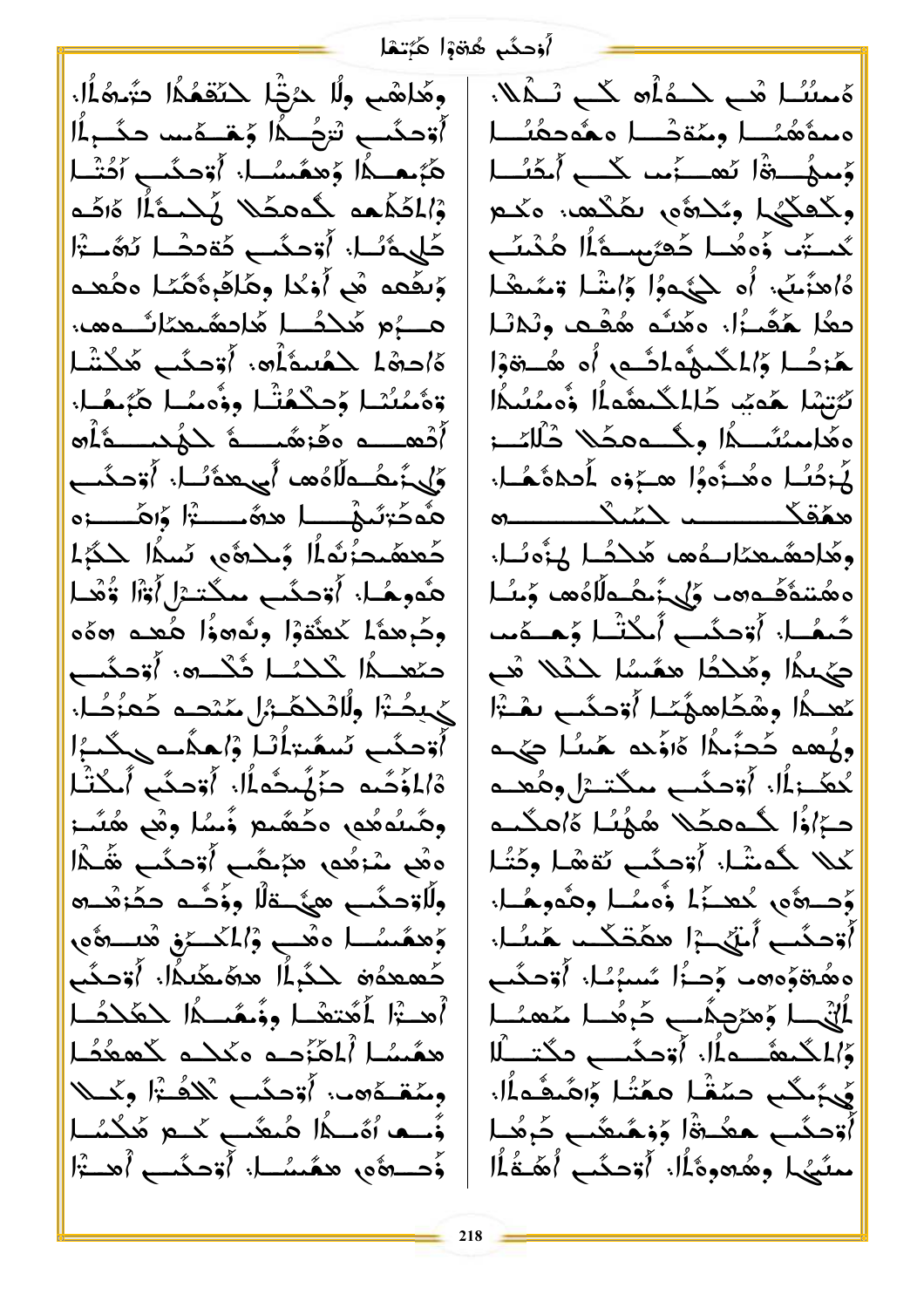أوحكُم هُوْوْا هُرَّتْهَا

أُهاهُـــهُمه نُنهُــهلَّاهُمه أَناهُمُنهُــهُ، صَّكْهُهُ وُمُهم، ﴿ كُمْعٍ وِثْنَغِكْمُ وَهُ وَ هِدَهَٰذٍ بِشَيْا وَةَسِ ضَرِ أُهَٰذٍ وَٱلْمَحْسَمَٰلِ دئوؤًا وُدِهَّتُ أَقْمَى لَمْ وَمِيمًا. ثَلِّهُم خَعْبُهِمْلَا حَضَرِه معْعَكْمُـه وكْتْخُمْ وُهْدُهْدُنَا كْلَاهُمَا هُنْسٍ 300 كَمْ أَهْنَهِمْ وَهُكُمْ شَكْرُهُمْ يَجْمَعُكُمْ لَكُمْ ەلْل كِكْسى كْھعْسىر هَبَّىھُسا. لماھَوْە هَٰلَاتُا حَمْدَٰائِنُمَاهُم ٱلْمَوْهَٰذِه حَزُّه صَٰلَ كَهِتُوْمَا خَهِمَهِهِمِيلَيْهِ الْمُورِ . كَالْهُجِرِهِ بُوتُوْنَـــا حَمْهُمحزُنَــواهُو، وَتمْـــا وَوْْهِيْشَا هَٰٓزُمِيهِ هَٰلِمَبِي ضَرِ أُهْزُمِي. لمُوَحَّدَے هُــوَوْا هَزَتِهَــا أَوْحِكَب وَهِ مَسْلَمَهِ ضَبْطٍ هُدِهِ أَلْمَدْ الْمُؤْمِنُ الْمُحَمَّدِ هَزَمهُا وَهُدَمَـٰمٍ هُــوَهِۚ الْمَرْتَهُــا أُوْحِكُم وُحِرُّهَ صُّلُحُم ۚ هُكُـ ۞ حزَّمــداً ا مُبِمُا وَهُدْفَرِهَا. لِمُوَكَّمَةٍ هُـ-ثَوْرًا هَبُتفْسا أُوْحِكُبِ وِهْبِي حَسْفَتَهِمْ هُوووُلْا هُ/هَٰقُلًا ۖ كَحْتُبْ إِنَّهُا نُحكَبْ؛ هُحكْبٍ هُزْسًا وِنْعِيدْهَا وِنْدْمَكْنِي كمكرّمَكُمْ وهُبَوَّ مُسْتَدَمَّةً مِنْ مَسْتَدَمَّةً حَيْدِهِ مَوْمِثَةَ وْ، وَنُعَكّْسِيهِ لِلْمُلَاهُ ا أصفاه وه من المستحدة المستخدم مَمَّىنًا هَـعَـكَـهَا لِـنَـكَـكَـا تَـكُـه ـعَثَـهِ كَاتِسِبُوْا تَنْقُفْ لَكُو هُوَيْشَا وَلَمْوَيْتُمَا ەللۇئىمى ئەلمئۇمىسىر ھۇيغىل شېھىل حثُداكُ لِدُلْعِبُ حْدُرُ ا كْبِ ݣْلُمُا مُحْزَا شَلَّا وهَتْنَا لَمْ يَحْمَدُ

وَمَالَمَةَ الْمَنْدَىٰ أَوْلَى مِهْ عَمْنَكْلاً؟ هؤهي اسًا للمله محاشب أوحنَب كَةدَهَا رَهِمْتِدُانَا وَرِهَيْتُ كَمِنْتُوا كَ حِبُماً هُ وهَاهُوهَ هَمَّا. أَوْحِكَب كُعثَّةوْا وُهِفْسِه هُمْكُهِمْ حَنْعَدْاً فَيَحْبُرُا، أَوْحَكَبَ جَبِحُبْزَا وَحَعْدَوْا وتعداً أهمَّتهم ةالمَسْنو وشَكْمَه وَّىسىي ھەمگەل ھۆكىدا كەھكىل أَوْحِكُبِ هِعُــَاةَا وُوْهُـعَـُبِ حَرِمُــا مسَّنُي الْمُعَامِّينَ الْمَكْسَبِ وؤەد ُ تَسەۋە ، مُمعَنىك كَمعَنْك ەڭ ھەدەئە ئەلى ئۇيۇسى كېسىرلا هُبُعِماً هُنُو وُهِ مُحَمِّدةً لِمَحْمَدةً مَّىكْتْمِهُ، أَيْمَانْتُيْمَة شَجَّىَاتْ مُقَ تمشــــمهْ:هَأَ تمشـــالِيِّ رِمْـــهُمْــــهُ لَهُ مَكْــــــــــهُ مَا أَاهُ قَــدْـــــــهُ مَــ أَنَالِمُه كُـــــــهُم، مُسَكَّسِمٌـــــــهُم، گەشىكاد \_\_\_ ەُھە ھگەۇ \_\_\_\_ ەُ هَالرَّمَ ــــــــهُ هـ، أَيكُمَّاتـــــــهُ هـ، أَحدُه دئــــــــهُمه وُه هَالْمُكْتَـــــــهُمه ـْمَاهُكْـــــــــدُّەمُّا مَامْـــــــــــــهُ أُهِ ثُمَّ مُسْطَعِهِ أُحِبُّمُ مَنْ لَهُ مِنْ الْمَسْرِ كلُحهَ يستروُّهُ هو مُهوَ كَسْتَ هُهو أَفَلَامٌ ــــــــهُ هــ هُعدانٌ ــــــــرُهُ هــ ئەملاً، مەممەن ئەمئىگە ئار هْلِهُ يُزْيَارُـــــوها أُقُبِكُومِهُبِعِيَّـــو، لمضمّنه أحصفه المُذَاقَ مصفى الم هُوزُمِنُوها أَلْمُلْهُمِهُ هَاهِ زُوهُ دھەئىسىسىنە ھەش ھەڭ ئىسسىسە ئەكتەپ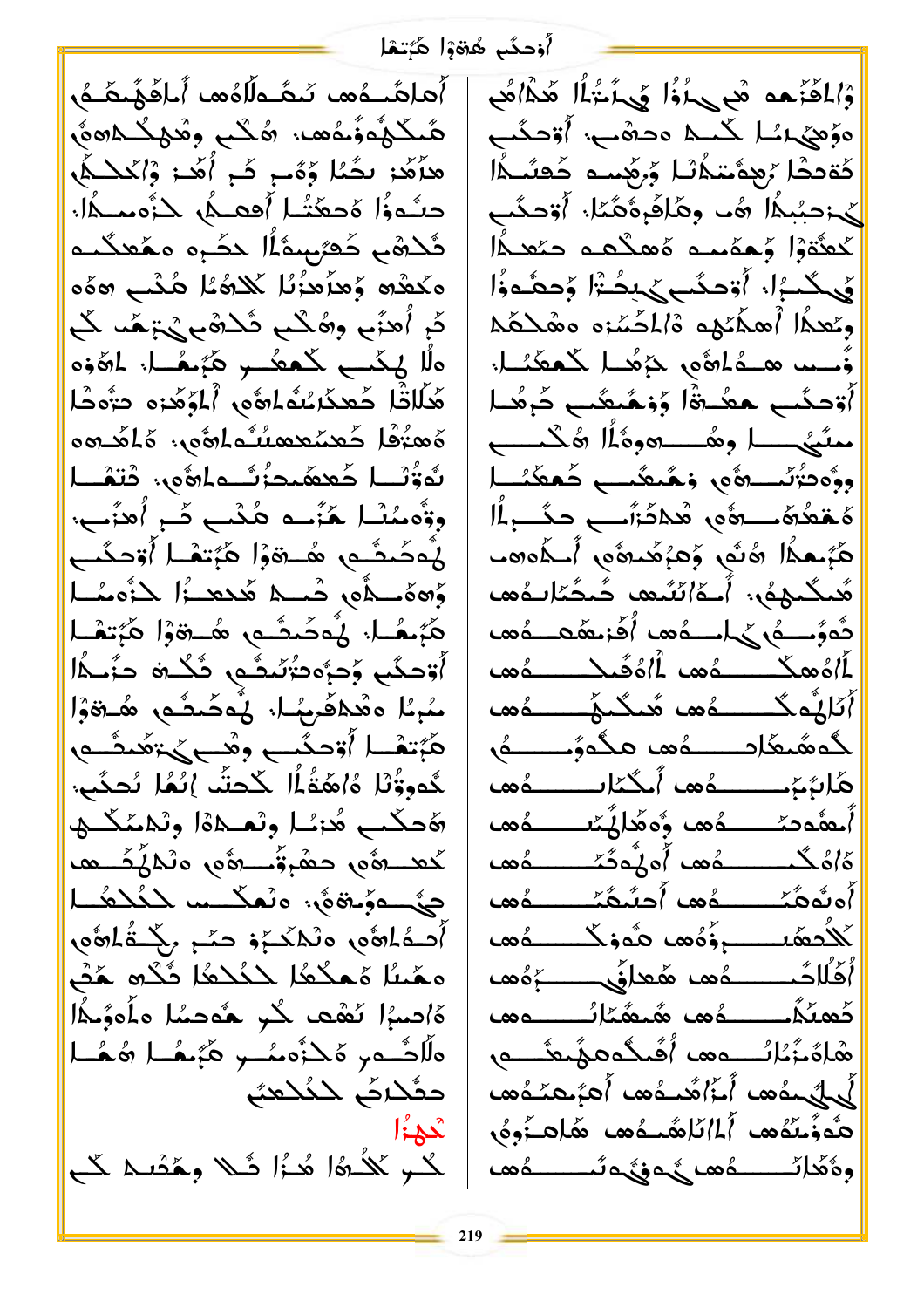د، معدله الصحف المستخدمة لَّكْلا لِّي مَا وَسَّعْلَ وَاهْتَمِعْنَاهِ الْمَرْلَ كَلَّكَ وَّلِمُّم اهُبِڤُرُه كُلا كُلْفُرُه هُعَدًا وثَلاً ولَا هُقَلا اهَمْقُلْه هَا،اْلِ حُكْفِ لًا هُــٰۃَا جُــٰـٰ، ہِتُـٰہٗ وِلًا هَٰـٰـٰہِ کَـٰـٰہ هِ مُ حَنَّبٍ إِنْقُوا لَّا هُدِهِ ۚ [ دُدِهِ هُو هزُم أَحُّەهب وكُم رُهُمْيِّب وُهِكُمْرُوَالْمُ كُمِيزًا لِكُومِكُلِّ مِشْتَعِبًا هُــقوْا هَّ تِمْا هُعِدٌ وهِ وَالْمُعْصَمِ لَكُونَ ەھَىكُزە ئُىلا ھْتَبُى ەلل ئكُـزە ئەھ رەُ ئىسىم، ۆجىھْت *ۋا*لْلا لْمَا كْمُكْتَبْتْتْ مَ هُحعَّـــــهقحُمُّا وهْــــــم هُــحَصُّـــا وَأَحسُــا أحدًى منكب مَعْسًا مِعْتَبِكَمَا حقَّـزه هُحكُمبُقْـا وضُـلا أُهمَّـع أَهْلِــهِ، وْهلِــهُمِ أَوْهِـكُبِ نَقْعُبِ لأحدهم وأوكنها وكنواط والمستور كَرْهُلَّامٌ ضَىكْمَيُّەمَّا هَٰدُمَه مِحْدَوُّا كَلَمْلَا هِ هُدهُمَا وَذُهِ مُمَا كَلِهِ لَهُ مَعْهِ لَل هَدَّهُ وَ وَ وَ وَ مَحْدِهِ وَ الْمَسْمَلِ الْمُؤْمَنِ الْمُسْمَلِ ومعٌـــه=دةٌه، لَا يُمْكِّصَـــهِ: وْوْمَعْـــــهِ هُنْ وَهُوَ مِنْ حَمْلِهُ صَبْدًا حَدَّةً و أَلْى حَمَّى الْكَمِيْطِ مَتَّى مَكْتَاهَ وَلَا ا هْرَوِّدıكْنُداْ، أَوْحِكُبِ أَهشَّا لِأَهْتِعْـا وْالْمَذْكَدُ وْحَسَـٰهُا كِنْسَعَا شُدْهَةُ! هعَمْنُـا، أَوْحِكُبِ حِنْتُـا حِكْوْضُـحُا هجَّسبكُمْل وذِّجِئِكُمْ كُبِرِيْلُ هِجَّسَـزَيْلُهِ وَهِذَهُمْ ابْنَكْمِ كَلَّكُمْ وَهُمُوا الْمُعَامَّةُ الْمُعَامَّةُ مِنْ وَسِكْمُرُابُهِ ٱلْمُذَهَبِ وَلَيْحَابُ وَهُ وَ وُسكْبرُهاًا، أَوْصِكُم وُهْنُم وْالْمَذْهو

حمّہ مُحصَّــہ اُے حمّــة هُــهُا هَٰٓئِتَهَــا وَرُهِ هُـــا وَّاوْحِكْمَـــو هُبِعْـــدًّا وَّحـــدًّا وهُـ ةوْا أُوْحِكُبِ: أَمَثُـٰا وِحَاوْحِكُب كَاوْحِكْبٍ نْرَضْلِ شُهْلِ هَءٍ وَائْطِ حَكَٰهُكُنُّه£ُ كَٰدُنَّے وَهُے أُوْحَكُـا ٱلمؤَكَّـتِ: هَشْــلا هُــزب لمُقعدهُــكَي هَٰزِيٌّــهُ)َ حَيْثًا: مِمَّضُــ مُهجموعًا وَسَوُّـــــوْا لِّاَحْسَــــــو وَمِنْعَزَّـــــو گَــەقۇنَىھُە ۆھنىشنَىـــو، ەَجحْـــو دْمُمِكْكُمْ إِنُعْسَمْلُمٍ وِهُدَٰزُسًا لَٰجُسًا لِحَثْلِ وَهُ مِنْ كَتُسْمَ الْمَحْمَدِينَ الْمُسْلَمِينَ وَسَلَبَ ەۋش ئۇھ ئى هُوهُا وِكْحْمًا فِتُوهُمُو أُهدُّه مماُل كِلاَه وَكَبْسًا وَجِنُّووُا ومعْدَدُه أَعْيَدَلَهُ دَهْدِهِ الْمَجْتَمَاءِ مَكَلًا حَمْدًا هَمَا وَلِكُمْ الْمَدَامَة أهدهُــــزهِ وَيُتنكُمْــــوةُ مِ وَقَقَدْتُــا هكْسِهِ 30ْهِ: هَكْتُعْدُا وَهُتُا جَرْهُا للمكم الْمَنْ مَالْمَدْ أَلْمَدْ أَمْرَ مَنْ الْمَحْمَدِينَ مَنْ مَسْكَمَدًا ئىمُــا منْمَـــزە «ەُه، ەْئىـــُلا وهُوصُبا هُبِ وُوهُدا هِمَكِ وَوَهُ ه هُم هُزْهُمْ إِلْمُكْرَهِ هِهُمْ وِكْلِهِ \* ۿ**؞ۏٛٳ** كْتُرْهَ مِّمْسُلَا مِنْهِ هِنْسَا مِمْعِضِدًا وَّاصُلْنَ هُمَ هُمُوهُ هُمْ مَهْدَمًا وَيُحَمَّلُونَ لَّتَبْسَا هَٰذِهُنَا هِ ذُهُا وَاقُسْلًا وَذِوَّه حاْهوممُا وهُجوَّوماً مَمْلائل وهُوههُا ه مَكْرَهُتْكُ ٥٥ لَى حَلّا حَسُّـهِ دُهِ: دَيْمُــــــز مُـــــى وُحِمّدَتْ أَردَهُــــد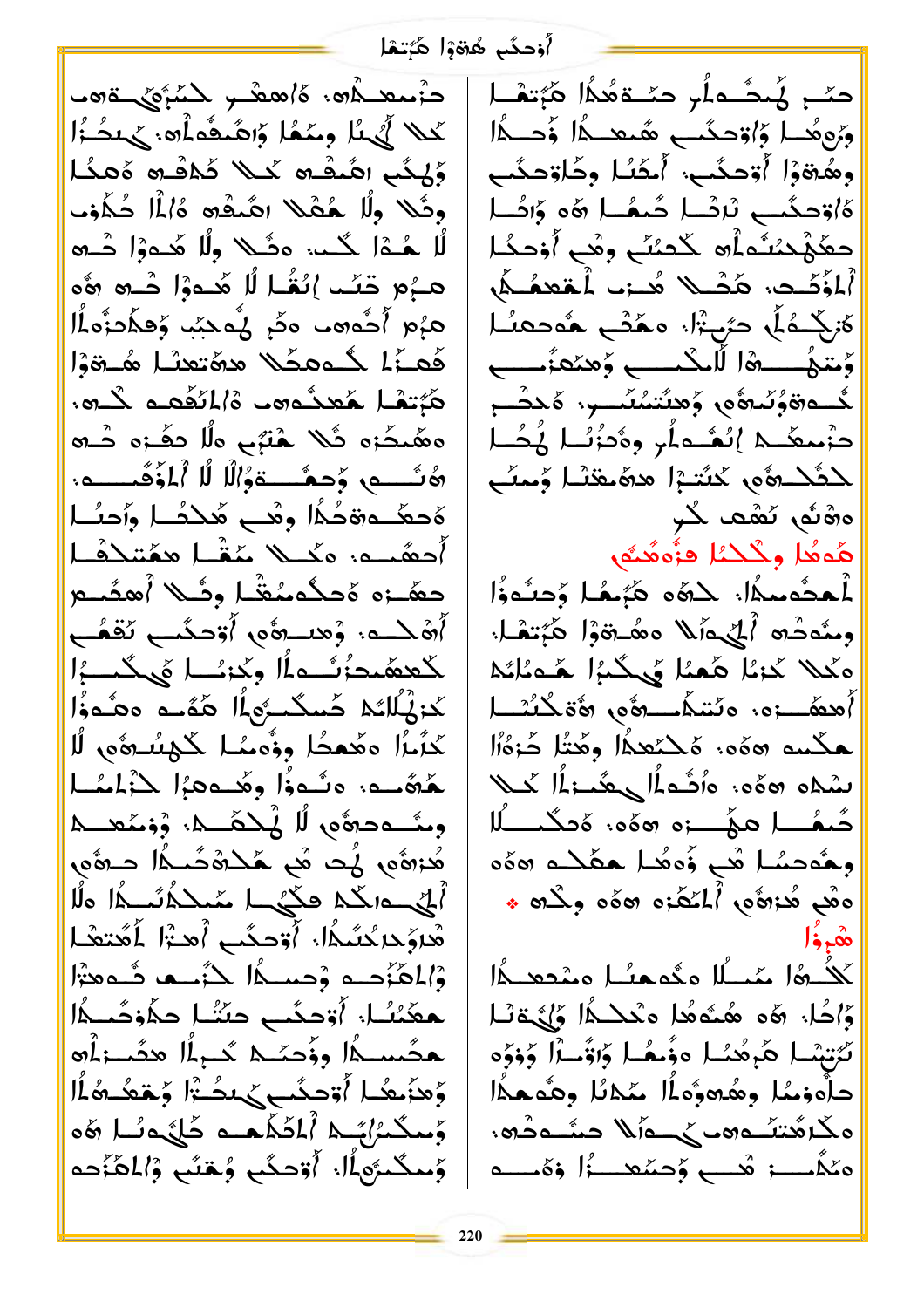أُوْحِكُم هُوْوُا هَبُتِهَا

لَكَكَدُه لَمُ الْمَعَمُنُكُمُ الْهَوَهُمِ فَخَلْلًا اقُبِرْا وِحَرِهُما وَرِهِقُوهُم وَحَمَد حُاوَلًا دَرُّه هُـــــا كَكْتُـــا، أَوْحِكُـــــى رُّهوُّلُه وَمَعْدَهُمْ أَوْحَمَهُمْ أَهْلَى هَٰذِهَ الْمُحَمَّدُوَّمُ هَبُمِينَ النَّامُحَةِ مِنْصَةً الْمُعَيِّدَةَ ممكَّتـْلِ هِلًا هُدَوُّفِيْنَـا وَمِبْزَاجِيَّـهِ وَا لِكُمحِكُل وِقُومُمْلًا: **أَوْحِكُمِ مَ**ُتَكِلُّلُالًا جُبِيحُتُفٍ مَمْثُلًا وَلَلْ عُهْدَةٍ مَمْرًا جَعَبُوجًا وِكُومِكُمْ أُثْلُكُمْرَانِ أَوْحِكُمِ هُوَوَّا وُّهْا وۡدَّىثَبِ حَـٰكَٰفَۃِۗ اُل وَلَّا دُشَہ مہ هْمِ مَّتكْمُلًا حَّتمْا ومْعُودًا: أَوْحِكُم أَهتضًا هؤَمَّا وْالْمَاهُمْعَــْ حَذَّالٍ ـِهَ وبُكسواً! هُبُعصَدًا هَا أُه كُنفُصَب ەْھكىسْمْلْ ، ھْشُمْ وْھكْسَدەْي وْٱلمَنَّفُ وَهُمِ ݣَلْاهُمُا حزُّەمْلا هَٰٓٱمْطَا ةُاهَّـــز وُٱكْــــــمُّـ حتَـــوزُا هَحقَتُـــا ةَاقْعَـْمَا كَتْقَاهُـْ أَنْ مَكْـُمَّا هُ حعَّة كُهْا وَٱثْمَاْ ا هزَهزَهُمنِّ حَذَّاوُا وُمكْدُوهِ وَحَمَيْكَــا وُوْوَاْ وَوَمَعْنُــا هكَكْتُبُ حَزُّەضُرَّىدەُّى، وحُلْتَبْدەُّى رِكْتُفَلِّى بِكَنْبِ مِنْهُمْ الْمُكْتُوَالُمْ همْكَسِيدًا. وَحَامَيْبِ وَاهُو، ضَنْحُهُمّ ثلاهُتك مؤم كُلُوهُ الله هزَّ هداً! ەھْلِتُكْمْ نْمْفَسُب شْب مُەْمَطْ وهْلِيُّكُمُّا دَّاتُكُمُّا، هِ هَتِكِكُمَّلَ لْعِكْتَـٰفَـبِ ثُنَّـبٍ ۞ه وهُنُّمــت لَلْمَكْسَبِ وهُنْمب كْـــره حقْــممكال ممْقدْلم وَسِلاُلِمْ نَعِدَّدَی کُلّے ہْے مِلاُلِ وأُوْيْبِ فَلا أُسْبِ هِبْرُهِ جَنْبْنَا

هُودُنُــا وُدئــا كُعكْــو هُكْشًـا لحَمْنُا، أَوْحَكُبَ هَٰحُتُما وَيُحِيَّا وَحَقَّتَهَا وُّسُل وِحَقِقَةَ لَّكَ زَيْدًا دَّسْتَوْمِ وَكَتَالَ أَوْحَكَبِ وَحَدَبْهِ وَحِزُوْا وْٱلْمَكْبِهِ حَكْمَهُوْاْلِ وِهَجْحَا وَهِـزُوْلَ أَوْحِكُبِ اهْتِسْلَ وْالْمُكْحَــهِ كُهِكُدًا ومُمُعًا أُسِرٍ وُكِكُمُّووُّا وحُقهُعْلَىٰ أُوْحِكُبِ مُؤَوَّىٰ لِمَعْهُمَا الْمَحْمَدُّ وحَسرُا هَومُها بِعَمِداً حُمِ هُنَّوَهُ هَٰذَهُــا تَرُبِمُــا ٱلْمُأَهَّــزِهِ. أَوْحَدُبَ لِمُحْكَّا لُمُثَّا وَّاِحِبِ دَاقْـا مَعَْــۃُاْلِ هُحِيمٌم حِمْلٌا وَهُلِكُمْ هِعَمْتُهُ ەھؗدًٰا وِئَكِشَى خْتِسُكُا، أَوْحِكَم هُقْنًا هَقُتْزَا وَٱسِرٍ وَهِجًا هِنَّىنًا ٱلمَّصِّدَه حَثَّدَوُّا وِنْعَمَّدْلَا هُوِيُّدَوُّهَا. أَوْحِكُبٍ كُعُبُّ وَٱلْمُكْرَهِ حَدَّثَهُـِ هِ وُهمُسُط ولًا سُحصه كَلاحِدُّوجُط وكــــەمكى\ ھُڄنُـــا، أَوْحـنُـــــى كْعَدّْوَا كَذّْخَب حِثْمِسُا وَأَوَّحْدَاً ولًا وَحصَّــــم أَنـَــــى كَوْصَــلَا كَذَبـــدِلَا ودُهُـه وَّه اُل أَوْحكُــع هُيّــرالٌ كَـمَّتْـلُـلِ وِلًا أَهكُفُوه هُم لَمَحِدَّةهُا وهُدّدَّت مَعْبِدُهِ أَلْمَ أَوْحِكْبٍ تُرْجُحُلُّ قَيْ جِيُحِمَّالِ وْمُلْتَرْجِهِ مِنْ الْمُسَدِّمِرْجَ سِجْنَا أَمْسِرِ ومَمْرُه أَا، أَوْحِكُمِ هُـرَةَوْا آَكُتْا وَبَرْمِـهِ كَاحِبُو حَكِمَائِكَ حَكَتْلًا وَهُووُسُوطًا ةَهُوَّمَّتِ حَتَّمِيْكَ وَوُّومُكَ هَٰٓبُمُكَّ أَوْحِكُبِ كُحِّــَةٍا تُسِعُّنَ اُنْـــا وُوْوُه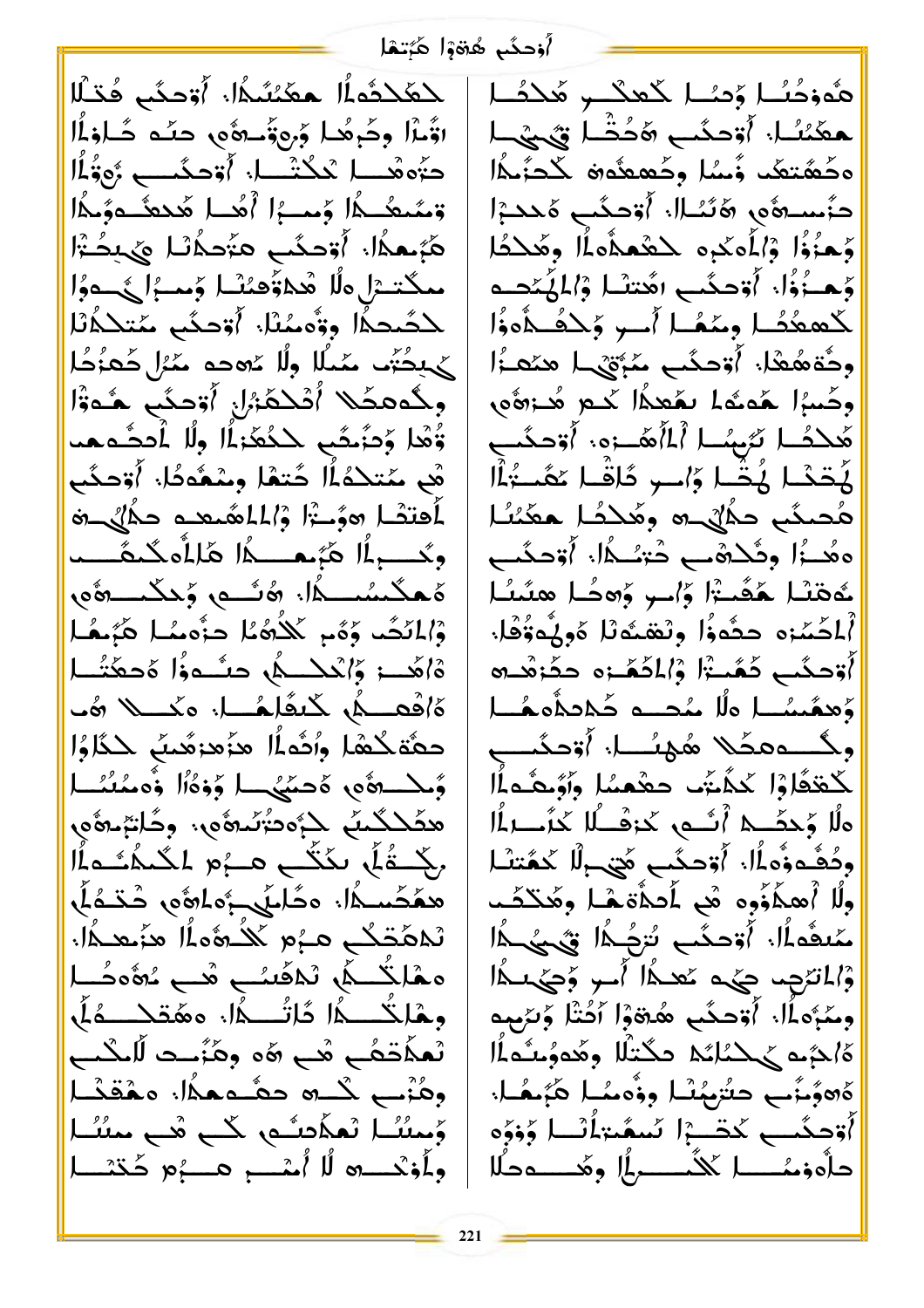وَّاوْحِكَمَـــــو مُركَّـصَّـــــو كَاثَـــــــــوم لِكَشُدُّووُا، وَلِكُسْكَ لَكُن وَاوْحِكُبَ صَّة هُبِ سِرةُمِ : ﴿ حَيْنَ وَحِهَْمِدُّواْ وَ لِحَثَكَ هُ حَزَجَزُتُما الْمَعكَبِ أَحَدُبا وهْدِ رُهْدِنَا الْبَالَا هَ تَهْلِعَتْ لَكَنِ لَكُمَاءَ أُهُووب محَمَّدَسًا. كَنْ وَجَدَّةُ كَتَبَ ضَةَهُدًا وَٱوْحِنَّبٍ وَرُوهُـا هُضْ كُلِّ أَوْحِكُمِ هُـرَةَوْا هَبَّتْهَا. وِلْـرَهَوْمِ كَلَّـعِ همّتكْنْـا هُهكْئْتُ كَــلا قُلْهْـــ هُددٌ؛ ســـهُ أَا وُامْدهَـــــــ;ُل هــــــــهَ ه وۡحدہُکۡبے ۖ عَـٰۃمَٰدُا اُوۡحَکَبِ وَہُ٥مَکَــا هَّبُعُــا نُـــرْبِ هَاهُوْد وُهِتْنُـــوْهِ كَاوْكُدْهُسُــدًا. وَٱوْحَكَــــــ هُـــــوْوْا هُنْ وَ هُ مُ مَعْ وَ الْمَسْمَحَةِ وَ لَّل ۡ مُلَّاهُ هَ ۖ وَ هُمَدُ ۖ وَ مَعَالَمَ مِنَّا لَهُ مَنْ مَعَالَمَ مَنْ سَلَّاءِ مِنْ مَنْ مَ وَّعْتُلْ كَةُلْلْ وَحْدِهُ مِنْ حَمْدَةَ وْلِ وَوَقِدٍ. لك وَكَ وَحْكُمْ وَهُمْكُمْ وَهُمْلَا وَرُهِ مُصْدَلِ هُبُمُسَلٍ وُسِكْسِدِهِ : هِمَنْسِدِ لْلْهُكْتُ زْمِلْ لْمُسْكُمْ قْيُكْمَدْوْهِ، وتُرْتبِهُه من عَلَيه عَنْهُمْ الْمَكْسِ كَلَاتُ وَحِمْمٍ رُوهُما وُحْمَدِهِ لْإِصْلَ لِمَرْتِجُـٰدُهِ وضَعُا كَــةَه وَحَدَّكَب صَـةَهُدًا أُوْحِكُم وَرُوهُا أَمِيرُو كِكُمْ أَنْ هُووْا لًا مْدْكَحْفْسًا هُـــةوَّەھ أَوْحَكُــــو. أَمَثَـٰـا وَحْيَـــه مْسـرةَى لْمَسـدَاَوْب لمَسْهُم وَلِمَنْدِمْ وَهُمْ حَكْمَقَتْدِا أُوْحِكُم وِيُوهُوْلُ هِجَيْسًا وَجَيْءٍ عَعْدًا هُب وهْجُاهُجِيًّا أُحِزْهِــو جُرِهِــوْ1 كَةدَهَا رَهِدْ تَمُلْكَ لِكُمْهِ وَحَدَّكُب

وەَحدُّدَاًا. ەَمىل ەڭئىزى ئىھك هْنُــو حَــزا هُــُلا هِمُّرِمُنَــدًا وْ}هَــزا. وأَه مُدهد حَبَّىقُوهم وُاحِب سُزَٰءًا هَكِدُوا وَحِعَمُوا خَرَجٌوا اللَّهُ وُقِيعُه هُده من أَها ثَكَلَحَهُمْ حَجَّدَتُنَا وِنُهِيَنِّبِ كُنْهُمْ، وَلَاؤَةِنْبَا وِنُوهُوَوْا وُهكُمصٌم لِمَهُورٍ، حَشُوهُواْ وُلِّكُمْ وٌهمُسُا هُـ;هُی. وِكْـهِ لَاَثُـهِ كَلْمُوْمِدُهِ هَٰبُهُمْ هُمُمْ \* بكمأا ورجأا بَهْهِذَا هُكْنُهُ وَلِمُتَعَلِّمًا وَلِيَكْمِدُوا وَلَيْكُمْ وَالْمُؤْمَّلَةِ مَتكْكُما مِكْنُلْكُمْ: هَدَى مُكْتَ أُوْحِكُم وَحَانِبُمِيهُم وَكَبْسُهْا وِهُيوَوْا أَوْحِكُم بِكَلِّكُمْ، وَجُعِكْفُا لِحَوْمَ بأَوْجُــْمٍ، هُحِمْــرَّه أَا وُحِــدًا لِحَــرَةُمِ لكَحصُّــه، أَستَه: أَه كُب مُنسًا دىئُەۋُا وُجَدِيمُ ِ كَلاھُ جُاْ، كَاھەُ هكعدةُه، حُحكُتْلًا واُثَّماًا لْمَكَّلًا : كَ حَيْنُ وَمُعَامَى وَحَقْمٍ قُسْرَةُ مِنْ مَنْ مَصْلِحَتْ لكو حدَّدسُل مأووَّىدًا ولَّاحَّدو \* فؤُهِقُدُهُ، وَرَجْزًا أهدَّه مما المرضِ من الْمُمدَّم كُمِ أَحُما هِ أُهْمُما هَبُّهُما فَاسِعًا كَلاُهُ/سُم مُعملهُم أَف مُعلَّكَـــب. √\_&ّه لُّا مْكەَوْوْتُسَا ھەھّەتُ**ا و**مْس حمعَمْدهُا هَبْعهاً حُكِبًا حُكْمُوا أَلْمَحْهُــز أُســر وهُ٥ سُــزَلا، لمــــهُ٥ مَمْحَدُّنُـــا وَلَّا مُحْرَوْحِنُنُـــا وَرُوهُــــا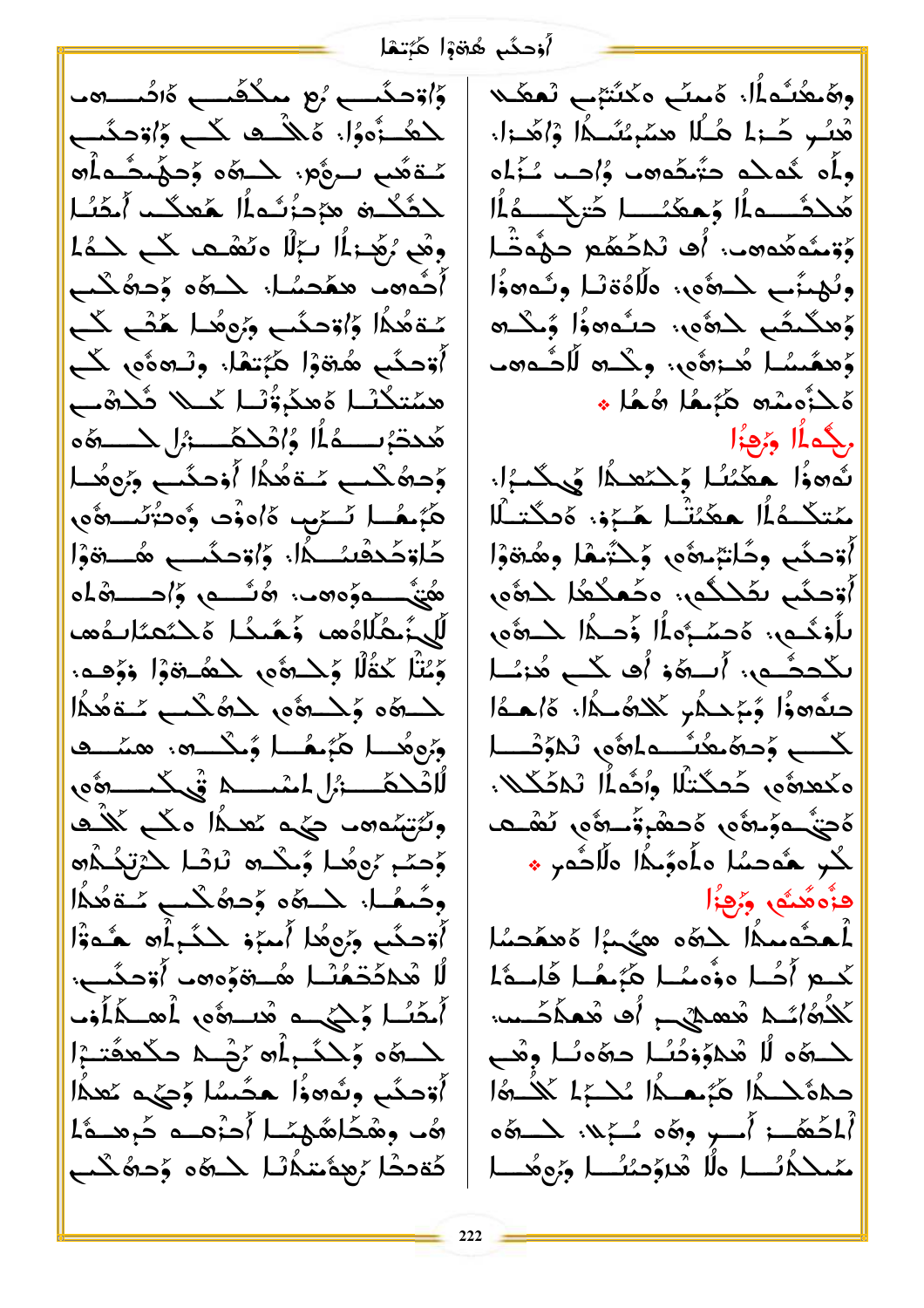مَعْدِهِ \_ اُلْمَحْدُكُمْ \_ اُلْمَ وَنَعْمُ \_ ا حثمث المعنى ابتكرة لذنذ مكركم كَزِيْبُلْلَيْهِ، ثَمِضُتُم لَكْعِيْضُتُم هُتُوفَرْا وُّهْــا وَمكْــوُهاهُم وكُلُّهفلُــا لُل هُدْكَكْنَا، أَوْحَكَب أَههَةٍ ۖ أَيْنَ اللَّهُ اللَّهُ هْدِوۡتَمُنۡا وَضَّم هُبِي ۖ لَمُحۡـُـماٗا وهُـمحَــه حتَّمًا حَسْدُ هُماْ وُ مِمْنُكُما أَلَمَّةٌ وَمِنْ مِنْ الْمُسْنَوِينَ أحسبُ المُعمُــا حقَّىــزًا هُعَدَّةٍــا أَلمَكْمَعِدِ هَـٰقِيِّبِ حِكْوَكَمِـدًا هَـٰقِيِّب حَفَّقَىــزُه لِمُّـهِ مَحْـلِ وتَعفَـلِ حَمْـة مِّـ حمَّىبرُّەنُە وَمىڭھ «ەَمەنىُدالْ هَـة يُب حُدجُمُلا مِدَّنِي الْمِدُوسِمُ الْمِيَّد وَّەمُكا لمَوْو كُلكُنْ مَاھُو كُبِّي مَهْمِدِهُا دَرِ: هُــأَلَّا مَمْلِكُمْتُمِــدُلَّا كَحْشَحُه! لَمْ مَدْأَا لَا شَدْهَٰحَكْتُدُا أَانْكَعُمْ وَكِتَّبْتُعَمِّيْتُنَا أَنَّفُى، أُكْلَكُتْزَلْ وْبِ كُمْ مَنْتَكُمُلًا أَحْذَفُرِه أَهْدَبَ وَمِسَرَه وَحْدَمُهُمْ مِنْهُ مِنْ أَنْهُمْ وَلَى نُمْعَلَّاهُ مِنْ كْمُلًا أَحِشْهَاهِ، أَمَّكُمْ وَكَلَّاهُ هُمَّا ذْهِ هِذَــ ۞ وِكْمِقْمَانُـــهِ هَا ذُهِمَّدُـــا كُنْحِفْسِيهِ أَكُنْسِيكُمْ وَلِكَنْفُسِيهِ بِذَكْتُبُهِ ولمُـهعكَلا تَبْعِـدُا هُفْعُـهِ: أَهُـمْت وُحْشَعْتُهُما هُو وِيُحْمَدُّاْ وَوْسِكْمُ هُاوَّا فَكُــهُوه وَلَكعَعْدَنَا هَٰكَاءُنَـا وكُـ2هكَـلا كَعُبَل همَّنْسُبَل أَلمَكْـزُوْ وُكْتِدِهِ، أُهَّدِمَا وَحْدَهُ هُنُّهِ أَلِّ وَوُحِداً وحَعفَسُا أَصَّرَاهِ، أَهُــدَبِ وَجَيْحُـا لمُؤْمِنٍ هُوصِمًا مَنْكُدِهِ، لِمَوْدِهِ صَُحْ 

كَـٰةِ هُٰذًا أَوْحَدٌبٍ وَرُوهُـا ۖ هُضْعٍ كُلِّعٍ هنِّي—؞ٓۤا وَمُمعْـا أَوْحكُب أَمكَنُـا وكَرِهُا وَرُوةُ هُو مِحْرِهُبِ رِجْتُهَلُ وحُدّهُمٌّ وَمُو الزُّوتُوها وِهُكُدَّةَ أَنَّهَ لًا مْعَذّْفِنْنُــدًا: دەْكْب سَـةْهَدًا وِّرِهِ هُــا هَٰٓئِـمُــا. هكْدِكْـاوُا همُكــزُا وَّاوْحِدَّمـــــــــ وَوْا مَكْتَضَـــــــو همُعكْتُبِ هِمُسُل ݣْلْـْهُ ۚ وَيَكْبُ هڤَىھُىپُ كُمْ حَمْ كِحَّةُ اُھْ وِمُكْرِ اُمْ حدُّه حَــدُا هَبُــمـدُا حُكّــزا حَكْــرَهُا هُزئِكُمْ وَوُاوْحِكُبِ هُدةَوْا هَزَّتْهُـا هتُتمُنْا وهُذَّهامٍ هُوشُكْ3ٌ، هَيُتمَسِ ەَدىئەغارەگە، ھەئىس كىلى ھىنسا هَمكْفُـا هَٰاتَـلْـا وَهكْمب حُـووَكُمُّا هُمْرَحِكُبِ حَٰتَحُـٰٓءُٳ وۡأَوۡعَـُـٰٓءَاۢٳ. كَــٰم مِنْدِهُمَا دِهُدَدِهُنَا وَمِتِيْمِ وَٱ وَمِكْمِ ەْوكىنتې دەئا هُبِوُّا كَبِ حِكْلُهُؤُمَّا شَكْلَهُ٥ضُمَّا وتَعمُّا لَّلِيهَ نُــا امُّســهُا وَٰاوَحكُـــهِ هَٰٓئِتَهْــا وؤىكسىر ھۇمئىسا أىكسىۋا ۇيكىپ ىُھجُىبُ، لُھؤَىبُ وھُكۈَھزَىبُ وھُب هَاروُبُداًا وحُسكُسرُّهاهُم مُمحُنَّب ەھْكەكسىگىك، كەھۋى ۋى ۋە ئىل وضًلا مئتهُمٍ هُتَنْعَظُمُ النُقْتُمُ الْفَج هُددَهِمُنُــولُمْ دُـــد وحُعدَ بــوْلُمْ وَمِحْدَةَى وِصَّلِيهَ ُمَا لَا مُعْمَدُحَزُمًا. هَٰنُـه هُمَّـــــلا وكَـــر مـــرًا لَّاوّحـكَــــع أَمْكَتَهُــا وَحِمُّهِــؤُمْ أَوْكُمــدًّا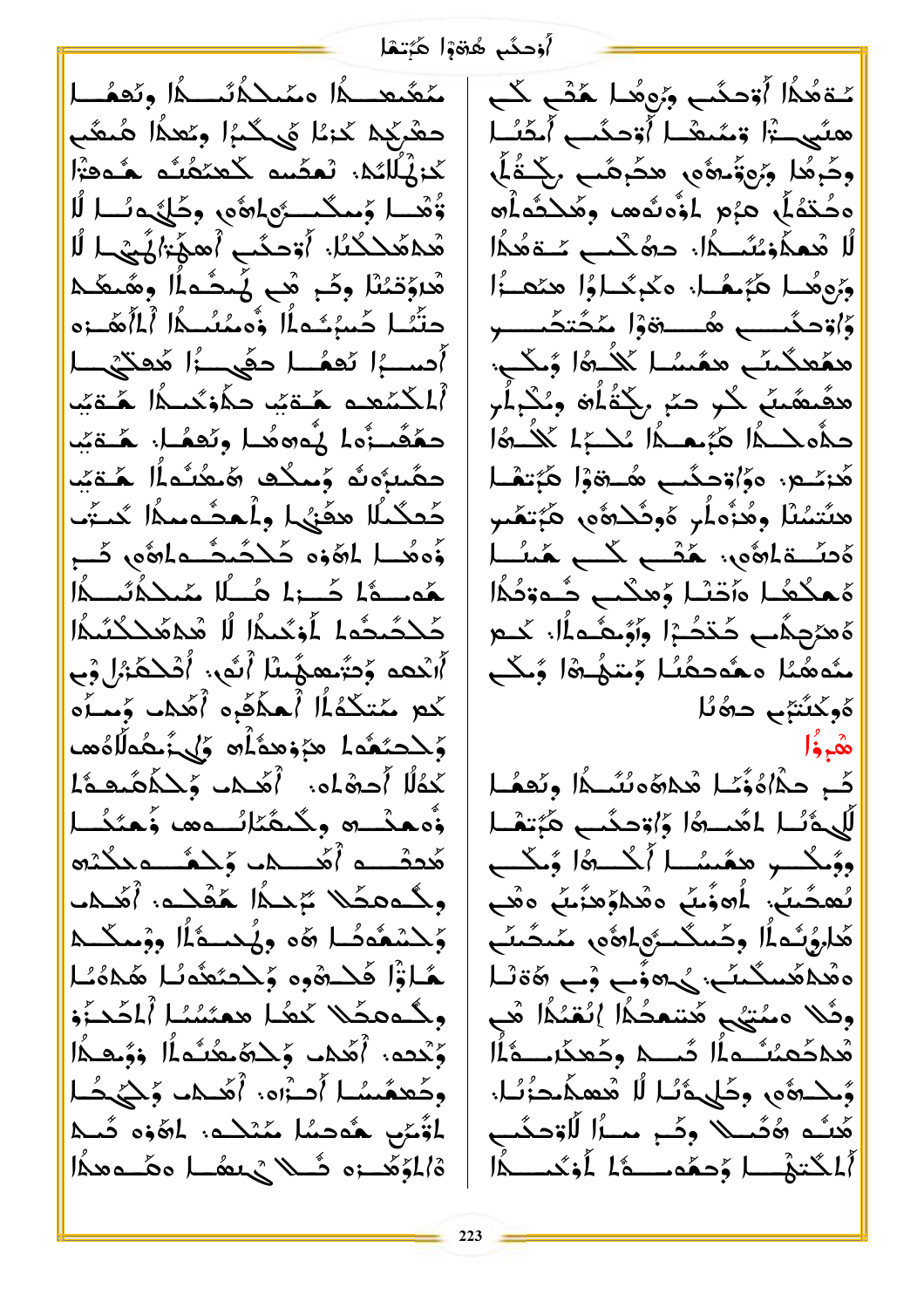لَّامِكْمِ وَحَدَّى هُدِيٍّ هِ هُمْ، أَوْحَدُ هُتِلًا همْ قَحُمًا اهْبُرُ الصَّوَّلِ الْمَعْتَدَا وهَنْيَ سُمُّا وَحِشْبٍ شَعْمَادُا كَكْم لخَّامْهِ مَا مُتَحَمَّدَ اللَّكَرِحِيمَ أَمْهِ مَثَارَةٍ وِوَّْمِمْا هَٰقُبَٰٓاًا: أَوْحِكُبِ ٱتنكْلِ 20وَّتْزَا أُسِ وَحدًاهُا ومَحدَثَدوَّماً أَحداَك هَكْنَعْصُـــدُا سَمْــــةحُدُا حمَّفَــــزُه ا وەُھُىھُە ، ئُەممُنُمُا كَـھُـعنــه، أُوْحـكَـب مَبْرِئٌ السَّمْسَاءِ وَكَكْمْ هَٰكِدُا وهّزْحه هشُعرةُ ووُ وهمُنُـا للسَّمْنُـا حَمَّنُـا، أَوْحَكُب هُٰتَـدْ ا هُٰءتَدُٰكَـا وَحِمَعِهَا وَحِكْمَ الْمَعْدَمِ وَحَكَمَ حَلَيْهِ لْلْهُ هُدْفُسِعْنُــــــل وذُــــــم لِمُقتحَـــــل ٱلمَدْسِعِــةُ، ٱوْحكَبِ هُوَنْــا تَرُتِهْــا وْرَمِفَ حَثَاقُا هُهَٰنّذُمُنُدُا وِهْدٍ فَـٰٓدِلُمْ ا دُهسُمَّا وَهرَجِــدًا دَّءَهُــدُـه ا هُــبوٰٓا كَلا مَدَٰنَتَا أُهرَٰبَ، أَوْحكَبِ كَوقَحْا ترهم أمْبْدَءُ الْمَجْمَعَةَ مِنْ الْمَحْمَدِينَ مِنْ الْمَجْمَعِينَ كَحَكّْتَهْمَا وِئَــدهوْهُ لِلكَعْوَٰنُــا ووْسكْك هكَّاصَةْ! وَوُقَدِهِ: أَوْصَفُبَ كُعفَارْا نَهُ تُو وَحِكُما وَحِنَعِكُمْ وهْكَاهُمِمْـا ٱلْمَدَّعــو هَـحْكُمْــزاُل ثَكْ۞ نُهوٰٓۥ لَّرُسُا هكْـهِۦ أَوْحكَب هَتِي أَلَمٍ وُهْدٍ وَهُدٍ وَهُدًا وَهُدَ مِنْهُمْ الْمَسْتَمَرُّا لِلْمَحْمَدِ وَحَمَّعَــمًا وَحِكْمَــمَ الْمَحْلَمُ مَعَــمَّةٌ مِنْ مَعْــمِّـمِ مَبْلَحًا وِهْلِلْنَا وِيَهْجَعُنَا وَفِيْهِكُمَا وِهَبْهِ يُرْفَــهم يحَمُــا أُؤُهنُــا لَٰا أَرْوَجِرَجَــو. أُوْحِكُبِ نُـِ۞وَّؤُهُ أَلَّا جَرْنُسًا وَحِمَّـةَهُدَالَ

وَحِنَتِنُهُا، ضَرِ أَيُوهِ ضَكَشَدَعَاهُ و. كَ كَمَعِدُا فِي كَمِرًا أَسِ وَكَصَوْهُ لَا ھُلائُنَا وُہ۞ وَہ وَہ وَہ مَمَّسَّبٍ. کَ حعَّـووُّا شُعمَـكَمِيَّـبِ هُعَيَّسَبِ. ضَـ ضَّحَمَدُ ۚ الْمُحَامَّمَــ وَاللَّهُ مِنْ مَنْ مَنْ مَنْ الْمَسَىٰ حكْنْدُا شْلاَفْھقْب ەْھىئىھىشە، كَ حعّفهْدا كَنُتـٰأا وفُومُـا شَدْكَفَىڤَب ەُھھَىدَىْبِ: ئَې شَعفَكُهنَبِ هَلَّا هُدْمَدْوَنَبِ ثَمِ حِيءُهُۥالُّا وِـهَدْهُ كَـٰدُا هُد*انُد*ُوب ملَّا هُده*ُمْهِيَمِ،* صَـــِ حنُّەھۈُا ھُدۆوھُب ەلَّا ھُھكُكھُب كَرِ حكتُل مُدارِّهِ مِنْ مِنْدَالِّكَ مِنْ مَنْ كَبِ حُاتِبُهُا مُفْشَدُا مُدَكَّسُبٍ. مكْحِنّْتْنُمُـــا هُــــەۋْا همّْهْشَــا هُمْكُمْ مِنْ أَوْحِكْبِ لَيْ هُ تُمْمَنْ أَوْسَمَهُ مِنْ الْمِسْمَةِ مِنْ الْمَسْمَةِ مِنْ الْمَسْم مُتكِلُولَا وُحِمْعُكُمْ وَأَلَا وِرَهُ حَكْشُهِ أَلَ وئكثوه والمستكرة المستدع وهوهكني أُوْحِكُبِ ضُفَعْدًا مُدْمَّزِكْنَا وَخَعَّتِعَكَ وَّسُلُ أَيْسُكُرِهُ لَدْنَةَ مُكْرَمُكُمْ وَسَنَّمَةٍ مَنْ النُسْوَ هْبِ نُزْوَّبٍ وُّىعُنُـا كَـْهُىعِـدْ} وُّسُـا أَهْكَنُمْ اشْكْبِرَحْكِمُهُ؟ أَوْحَكْمَ أَ وَحِمَعِيمًا هَيْلَهُمْ ابْسَكْرِجْ الْمَحْمَةِ هجَوْهِ هَكْنُهُـهِ وِلْمُنْسَلِ هُدْمُ كُنُـل وُّرِهِ: أَوْحِكَبٍ وْمَسْلًا وُهْسًا وُهِبُهِ كَهِفَــها بِدَّسَا مُاهَّباتَــلا وكَــلا هُعِمًا وَيُحِكُمُ هُبَنَى مَحْشَىعِدَا وُّسُل وِهُنفُعِيْ وُهِنفُنُا وُهِعَيْبٍ. أَوْحِكُبِ 3هُمْــَٰٓرَا وِلَمَوْكُــٰهِ الْا وِهَمْنُـا ەْھكەدا ھْي ھُكىدا ھەدىئا ئىجْب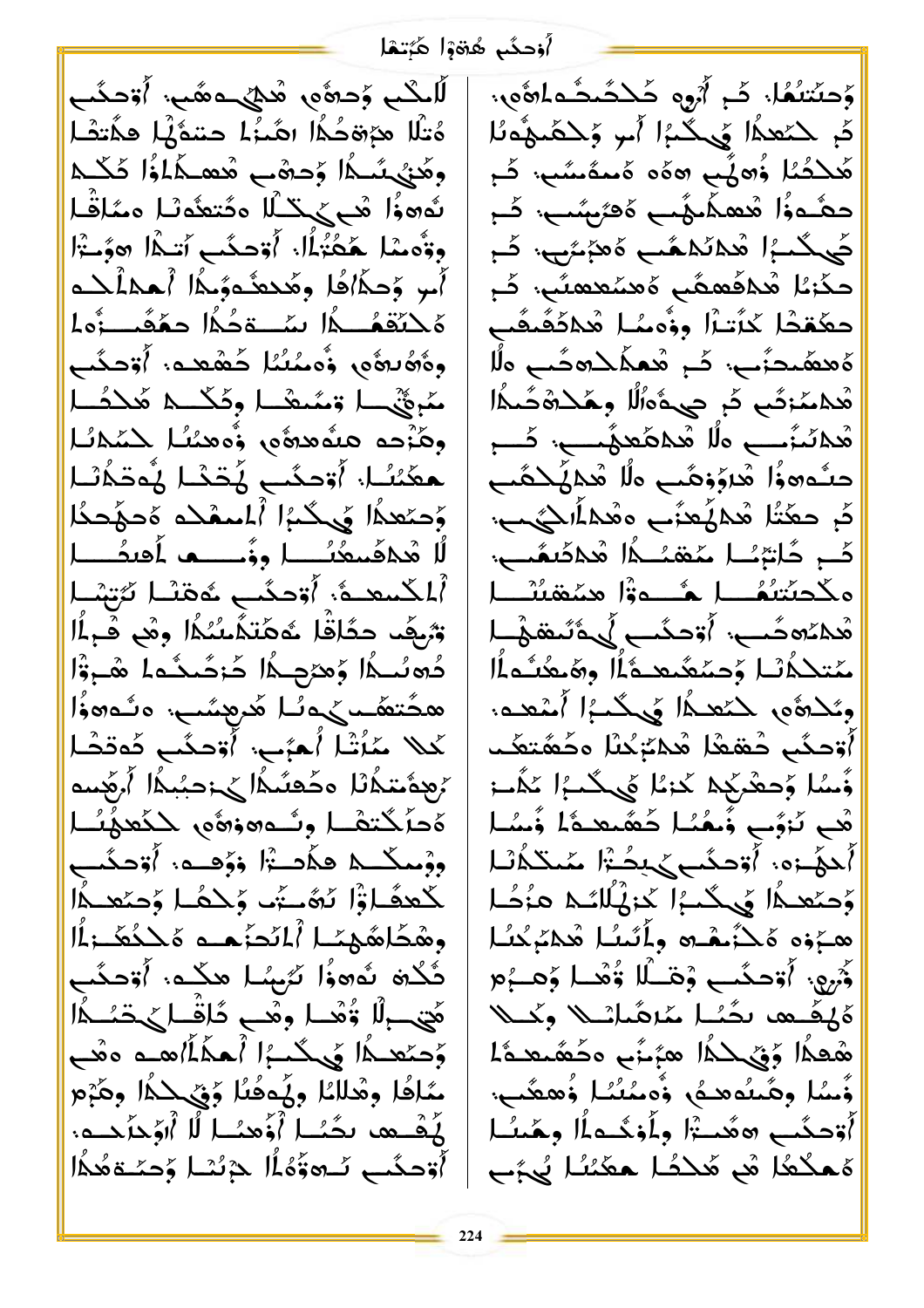ۇھۇھُمسۇەر أسىگەھە ھىكىم ئ أَسْــةَ/نَنْبَهم شَبِشَبَارِيـــهُهم شَوَوُسِــهُ، أَاهُقَيْدَ ـَــــوَهُ أَبِيلِهُمْ حَــــوَهُمْ ئىىگىئى \_\_\_ئەم گەشىئاد\_\_\_\_ئەم هَٰٓۮۿۄٞ؎ؗ؇ڡڒؘؠۜۧۥٟٚ؎۠ۿڡ۩ٞؠڴػٳٮ؋ۿڡ أَحدُّدتَــــــدُهه وُهِ هَٰذَائِمٌ تَسْـــدُهه ه مَكْمُ مَا مَكْمَمَتْ مَعْنَاهِ مَعْمَدَهُ مِنْ مَعْمَدَهُ مِنْ أحنَّمَّة \_\_\_\_\_\_ هُمبِ لَلْأَحِمَّةِ \_\_\_\_\_ وَوُهُمبِ هُوَذِكْوُهِـ وَٱلْمُهُومِـ هُعَلَمَٰى وَهُمْ وَهُمْ كْھِنْݣْسُوْهَا هُمْهُمْ الْمُصْدَابِ هُلْهُ مِثْلِ هُمْشُمْهِ مُصْبَرِ الْمِلْكَ مِنْ مَسْرِ مُحْمَدَةٌ أَخَرُاهُدےُها أَهزَ عَدَّهُها هُوَ وَيَسَوُّها أَلْمُلَاهُمسُهُها هَاهِـزُوهُ وَهَلَالُــهُها بموالم ملك موسى المستمري من أْماكَهُىكَــهُ، هُىكَـهُوَوُّـــهُـمَهُ. شُكْـب وفْهِكْــدْهُو، هزَهُــز بِحُبُــا وَهُبِ كَبِ أُهَٰذِ وَٱخْتَــٰهُ حَثَّـهُۥ أَ هُحَعَّتُـا هِ هُا كَرْهُ مِكْمًا مِثْبٍ، لَمْقَصَدَ وَحِكْتُهِ أَلْمَكْمِيهِ كَسْرَوْهِ كَسَوْرًا وَهَكْلَاشًا للأقكلاة ومصَّد قُومُكُما وهُبْتِهَا لِحْدَةُ مِنْ مَصَّتَنْبٍ وَضَرِ حَجَّةَ الْمَكْلَاحُثْتَا لِحْدَةُ مِنْ أَحْسَرُا هُوَ الْمُعَالِمُ وَهُعُمَا حَجَّزَهِ. كَعفَىنَـْما لِكْحِبَٰا وَّەمْئَـٰا لِكَمَارَةُو أَانْدَهَــــهِ : أَه ضَعَكْمُـــا هتَنِهِهُنْـــا وهُــهوهُٔاُا، لَمْ ضَعِنْـٰطَا هرُجِـداُنْـا وَالمَكْتِهَةُ أَن لَه كَعِكْتُمَا هِيهُووُّنْيَا وَ}الْكُمِعْدِماُل. لِمَا جَمِكْعُلِ مِنَوْمِتِوَمِثْلِ ويُسمُّنهُ أَنَّهُ أَلَّى الْمَاهُ هُمْ هُوَّوُ

أَوْحِدًى وَرُوهُـا حِعْرَبُـِـهِ مَعِـــدًا لْنْاهِ هْلَكْمْ لْمُسْوَّبْطْكُ هْسْرْ ابْسُكْرِيْجْ وكبرأا حفقكا وكتُا وكُووَوُّلْه مَفَذَّفْ مَزَّمَّبٍ أَوْحِكَبٍ هِمْ وَّا مَكَّبِبٍ وَّسُلًّا وقَّعِ هَــدًا حزَّمتـدًا ووُهِعَكُمْ هُدووٌ فِي أَحْدُهُ الْحَمْدِينَ أَوْحِكُم كَعِثُورًا مُتَنَكِّدُلَا وَحَكْمَةُو همّىگ ولُرق وُحزَّى هُل أهه هَ هَدًى . أَوْحِكُبٍ فُوجٌتهُومُنَـُـو هِمَّحْشَــا وُحعَكِدُه أَنْ وِكَيمَنَارُدُهمَا جَآمِدُ ەكھۇ/ھھَتەڭمُھەمە ۇھڭر ھَككا لَّمَعَّنُنَا أَلْمُكْعَمَدَ، أَوْحَكَبَ رُقِيْسًا مْحِكَبْكِنْا وهْبِ نُـهِودُا لَا هُـكفَسفُنُـا وهْعِهْــا وَرَوْمِعْــواْلِ دِيْ ــو مُعْـــدًا أَائْجَنُهُمْ هُجَزْالِمُا وِمُعَْبِعِثُمَاهُمِ لكمُحارًا وَلِكُمْدًا فَعَْدَهِ: أَوْحِكْمَ هًىــاوّةُه هَاهَاوةَهُتُــدًا وَحدَّمْــة وكُكْمًا هِكْعُدْسُمًا وَوُوْهِ: أَوْحَكُب وَّدَّـــــــــه مَّتكَـــــهُ أَل مِّتكِلُاتَــــا وَحْهَدَ ۚ ـ ٨٥ مْعُـ دَٰمَا وُاتْحَكَ زَرَل هكُوْهِ أُوْحِكُم هُـُووْۤا لَّا مْحِكَحُفْتُـا هِهَــدُوِّبِ لِلنَّفَــدُّا هِجَةُ ذُا مُبِ حْكْلًا وصَّعْدُنْهَا وَسَهَّسَلًا، أَوْصِحَّب لْمُلْقَا وَدَّمْعُنُدا وِهْمٍ مُعْدَاً يَجْمَعُوا ا سُقفًا وهُعمًا وُهمُنُمًا لِمَكْتِ كَتَلَا تقعُـدًا رَقِيُـدًا هَقَنْــا وحُـدَوْدُا أفْهَمْ هُ كُنْسَبَ وِوُّدْتُنُفْسَةُ مِ ەْھەدەتتەھى فېقىشىپ كىگىبە ودُّـــەترا وحُـمعَدُــــا وەمْكْــــــــــو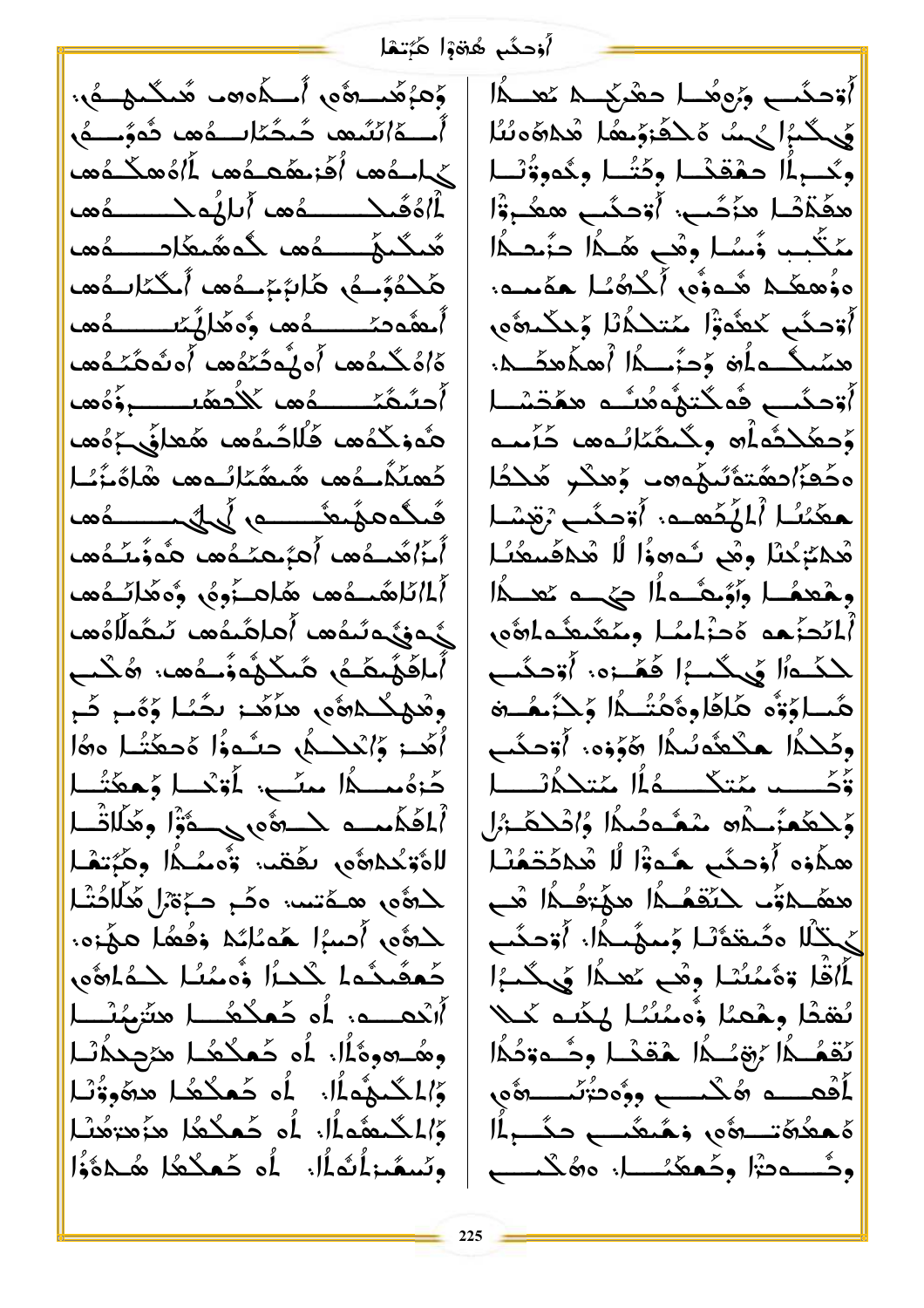وَحِكُم هُوَّوْا ř أُوْحِكُم هُوْوْا هُبُتْهَا -

 $\overline{\phantom{a}}$ .<br>هــا حدُّ ֧֦֧֢ׅ֚֚֬֝֝֬ ر<br>أ**و:**  $\int \rho$ .<br>\_\_م لَمامٌــــزؤٌ .<br>בי حڈ | : ره  $\sum_{i=1}^{n}$ ِ<br>لا .<br>ـم ثمانًا  $\sum_{i=1}^{n}$ حدُّ  $\prod_{i=1}^{n}$ .<br>تىلاً، ئو*ھى*سى كەنگ —<br>\*<br>\*  $\ddot{\bullet}$  8 6! ة )هُمسْتُزا حصُّبِي نُعسكُوْهِ وَالكتشْرَلِ  $\ddot{\phantom{0}}$ .<br>...  $\overline{\phantom{a}}$  $\frac{1}{2}$ شَـــم، شَوْأُا حثَّ .<br>ا  $\frac{1}{2}$  $\ddot{\bullet}$ ے<br>ضمن ثم  $\sum_{i=1}^{n}$ <u>مۇ</u> أَمَرْ فَسَمْ أَمْسَ o<br>:  $\frac{1}{2}$ ( G - 3 8  $\overline{\mathbf{r}}$ o<br>:  $\frac{1}{2}$  $\ddot{\phantom{0}}$ مَ أَمْتَهُ أَمْوَ : ر<br>م  $\sum_{i=1}^{n}$  $\stackrel{\ast}{\mathbf{C}}$ خ حْمَدُ رِم  $\frac{1}{2}$ سىسىسى<br>ۋىشى ھۇ بدأة  $\frac{1}{2}$  $\overline{\left\vert \leftarrow \right.}$ ֧֦֧֦֧֦֧֦֧֦֧֝֝֜֜  $\ddot{\mathbf{r}}$  $\tilde{\mathbf{u}}$ لَمْ مَحْكَبُ أَفْ هَجْشَفْ كَمُ ۔<br>ا l .<br>^ حدُ  $\widetilde{L}$ .<br>يَنْمَ هُ مَشَاهَ فَ مَمْةَ ニダミ وَحدهَ حَدُما الْمُ  $\frac{1}{2}$  $\zeta$  $\mathbb{R}^4$ .<br>لأ ن ئەن بىر<br>ئەن ئەن بەر .<br>مـــــــــــه تُــمَــمَّةُ  $\frac{2}{3}$  $\sum_{\substack{\varkappa\in\mathbb{Z}^3}}$  $\frac{1}{\sqrt{2}}$  $\stackrel{\circ}{\bullet}$ ه (م اةَ فَسَنَّمَ مَعْلَمَ مَعْدَ الْمَسْتَرَا وَلَسَنَّةَ ر<br>ملکاڈ  $\overline{\phantom{a}}$  $\overline{\phantom{a}}$ ،<br>مب نقد e<br>C , 71=, 3  & ั้∕<br>ถ  $\stackrel{\ast}{\mathbf{c}}$ بر<br>م Î ,<br>亻 لَّاحْدَهُا هَاضًا وكَحْكَشُم، مكْحَزًا o<br>: لْمُ بِمَا الْمُوَسَىٰلِ مِنْ مِنْ مِنْ<br>مِنْ الْمُوْسَىٰلِ مِنْ الْمُوْسَىٰلِ o<br>A י<br><u>^</u> ههُمهُ! ونُرمِدُ الــه ڨ رفــ  $\frac{2}{\sqrt{2}}$  $\sum_{n=1}^{\infty}$ ے حْمَدُ الْمَمْكَسَةِ الْمَسْكَمْ o<br>! .<br>ةَحثَكْرَكَ لِكُلْعَبَّ \* گ<mark>ئ;</mark>ا  $\frac{1}{2}$ ۔;ہ حخّبِلُرٖ مُٰذِسًا e<br>C  $\hat{\mathbf{I}}$ .<br>ب كُنْ أَبُوتُوا وَجِي  $\tilde{\mathbf{z}}$ ۊحۮٞ  $\check{\check{\jmath}}$ Î  $\overrightarrow{3}$ كَاوْحِكْسى، هَٰاوْحِكْسى لْلِإِعْكَسَى ۖ ِ<br>سے ثدِہَدگ ر<br>6/ۋھگ بَ عبُوم هُذِه اُبِ وَرُهِها ر<br>ا े<br>१ ر<br>ر حدّ ?<br>\*  $\sum_{i=1}^{n}$  $\frac{1}{2}$ ب وهُ  $\tilde{\zeta}$ ۊحۮٞ r<br>1 Î  $\overline{\mathbb{R}}$ ∠<br>० ;ىغْشُمْلُرٖ وَْمَكْكُ  $\zeta$  $\frac{1}{2}$ .<br>م ے :<br>سے حفک  $\tilde{\zeta}$ ۊحۮٞ ,<br>1 Î مو ترجئنگو ر<br>ر ء  $\begin{matrix} \overline{\zeta} & -\ \overline{\zeta} & \overline{\zeta} \end{matrix}$  $\check{\mathbf{S}}$ مَمْعُداً كُبِ وأَلاَ حِفَّ  $\frac{2}{1}$ لًا مُمْلًا كُے حِبْ ۔<br>ا , جسے وبہ ہے<br>مبی وہُردیکٌ: { د<br>کاۆدگ .<br>ـة مُكاًا | e<br>C ֧֦֧֦֧֦֧֦֧֦֧֦֧֦֧֧֦֧ׅ֧֦֧֧֦֧֧֦֧֚֬֜֜֓֓֜֓֓֜֓֓֜ ے وَہفَــزہ کُـــو ٰ صَــّـة  $\hat{\mathbf{v}}$ ۊحۮٞ r<br>1 Î حَمَّلَ مَسْكَمَّلٍ هُدَدَسَا  $\hat{\mathbf{v}}$ ۊڝڴ ,<br>7 Î 5 #  -, ,د ستان مستاد مستور مستقلة مستور مستقلة .<br>مأهوً ستانًا الأسبو الأستار الوَّاوْحَقَّىب: e<br>C sign established entirely  $\frac{1}{2}$ ب وَحَمّ كُةُ .<br>6اۋھڭ لمْهْ ب ر<br>و  $\frac{2}{\sqrt{2}}$  $\frac{1}{2}$ ۊحۮٞ K #!" E **اھ**  $\frac{1}{\alpha}$  $\stackrel{\ast}{\bullet}$ ہ "<br>\* ب هوْ  $\frac{1}{2}$ وَلِلْكَلَّاهُكُمْ فِتُوَقِّعُوا  $\frac{2}{3}$  حقَدمجاً. حـوَّہ مَحْصًا حمَّنُا <mark>ا</mark> و **221**  $\overline{L}$ 

.<br>المُمْثَـــا 。<br>C ֖֖֚֚֚֚֚֚֬ وهُدحةَ أِل لِه كَعككا هَدِ Z e<br>1  $\hat{\mathbf{I}}$  $\frac{1}{\sqrt{2}}$  & دَّوَلُمْ لَو ضَعكْعُا مضَهجُّ  $\left\langle \right\rangle$ -<br>ا ر<br>1 -<del>0</del><br>دهگا وَيُكُدُولًا لَهُ كَمَكْعُدَ مَمْتَوَٰنَهِ -<br>وح  $\left\langle \right\rangle$ ر<br>1 ر<br>1 .<br>وَهَمْعُنُـْماًا، هَمْعَطْمْنْلْ وَبِحُمـةُاُا  $\frac{1}{2}$ نكن*نْدا*ُ وَبدُ ە .<br>معُنٌـملُّا، هَم**مَ**مَ وا  $\zeta$ ندم.<br>مسابق ֦֧֢֦֧֦֧֦֧ׅ֦֧ׅ֦֧ׅ֦֧֦֧֪֪ׅ֧֪֪֪֪֦֧֪֪֪֪֪֪֪֪֪֪֪֪֪֪֪֪֪֪֪֪֚֚֚֬֜֓֓֡֜֓֡֬֜֓֡֬֜֬֓֡֬֓֞֬֓֓֬֓֬  $\sum_{\alpha}$  $\int_0^2$  :\* &' - = " ิ<br>ว  $\mathring{\mathbf{c}}$  o  $\sqrt{2}$  $\sum_{i=1}^{n}$ ( 8 G7," # -  - ر<br>• 、<br>I باسا حسب<br>وهما هوم<mark>گ</mark> o<br>A ا وذُ י<br>1 İئپ  $\frac{1}{2}$ — بَمَّر حَبَّد<br>تَقْحَسُدُّا ۚ 16َهُ o<br>N .<br>.  $\frac{2}{\lambda}$ حدٌ  $\ddot{ }$  $\check{\mathbf{f}}$ Ĺ - ب- ،--.<br>هم ش  $\frac{1}{2}$ ့<br>د  $\ddot{\phantom{0}}$  $\ddot{ }$ ′<br>∽  $\sum_{i=1}^{k}$ همُهكْبٌ المُما دُ المنف معضرين رم ۔<br>ا*خُ*ىل*ائے .* حثَّ .<br>م ر سے ہے۔<br>جان حکمحا  $\zeta$  $\left\langle \right\rangle$ ے<br>فلاڈ *ہ*و ۔<br>م*ث*ا حدُّ ≁<br>ถ  $\stackrel{\ast}{\mathbf{c}}$ -<br>1 أَهْيئًا حثَّى نُمْفَمْاً. حكْمًا حثُـى  $\sum_{i=1}^{n}$ <u>مۇ</u> أَهْلَمْ هُوَاْ. ەكْل ھۇ 1 X , سب<br>آلماً .<br>.<br>. ه. هَٰ;ُمَّا حدُّ o<br>.  $\check{\mathbf{i}}$ Ĺ 8 6! " ( F0, "<br>\*<br>\*  $\ddot{\bullet}$  $\sqrt{2}$ حبي هُاقِهُـــا ددً ٛ<br>ٮٛٚۿڬۜۿۣڴ ے<br>باق فوق کے .<br>•  $\sum_{i=1}^{n}$ مْ الْمَفْكِ، رَبِّكُمُ الْمَدَّ ファー ---<br>8 يَا أُهْرِيْزَا  $\overline{\widetilde{\bm{z}}}$ e<br>2 ،<br>۵) لَم*امَل*گم، فکّ  $\geq$ َهُ أَلَا حدُّ .<br>ا e<br>2 ֧֦֧֢֖֚֚֚֚֬ ه<br>مراجع ر<br>م  $\sqrt{2}$  $\frac{1}{2}$ حدُّ ້<br>ໃ دىُــــنْ، كَـــةُلُا : ر<br>ر  $\check{\bm{\kappa}}$ لْمَعْنَا رِصِبَ .<br>.<br>.  $\sum_{i=1}^{n}$ <u>مۇ</u>  $\sqrt{2}$ " ( " ! 36! ֖֖֖֪ׅ֪ׅ֖֖֧֪ׅ֖֧֪֪ׅ֪֪֪ׅ֪֪֪֪֪֪֪ׅ֦֧֪֪ׅ֧֦֧֧֪֪֪֪֪֪֪֪֪֪֪֪֪֪֪֪֪֪֪֪֪֪֪֪֪֪֪֪֚֚֚֚֚֚֚֚֚֚֚֚֚֚֚֚֡֝֝֝֝֝֝֓֓֬֝֝֬֝֬  $\frac{1}{2}$  $\sum$ ِ<br>لا ن<br>دک  $\cdot$   $\sim$ لَمكْمِكْــــهِ، هُمُـــُــهُ، أَمْـــهِ م " ( ! ั้<br>2 ِمُمْ  $\zeta$ : بەئمىسى بە " ( .<br>تُمْمَـدْهوَّ، هُنْ e<br>S ى، ئقنْسا .<br>و  $\ddot{\phantom{0}}$ بْكَ، نُدْتَ دُّنْــا ْحثٌ ֦֧֦֧֦֧<u>֓</u> تصنا  $\sqrt{2}$  $\frac{1}{2}$ ... المسكر المسلم <mark>شكر السكر</mark> .<br>ا  $\frac{2}{3}$ ֦֧֦֧֦֧֓֝<u>֓</u> ั∕<br>ฉ .<br>مه : رم ั้<br>? .' 1 8 6!  $\sum_{n=1}^{\infty}$ حڎ۫ ة كب: Z : .<br>ـُم نَدكُ  $\sum_{i=1}^{n}$ ـتوەُلما ھ  $\overline{\mathbf{r}}$ e<br>S ั้<br>๑ .<br>مَاكَ بَنْ يَا مَ ヽヮ ي.<br>ھَي. گُملُثَّا :<br>:  $\overline{\mathbf{r}}$ برس —<br>كم تمكّ حب<br><mark>متعْل حدُّ</mark> ֖֖֖֖֖֖֖֧֪ׅ֪֪֪֪ׅ֪֖֧֪֪֪ׅ֪֪֪֪֪֪֪֪֪֪֪֪֪֚֚֚֚֚֚֚֚֚֚֚֚֚֚֚֚֚֡֝֝֝֝֝֓֝֬֓֝֬֝֓֓֓֞֬֝֓֝֬֝֬֝֬֝֬֝֬֓֝֝ "#  $\sqrt{2}$  $\sum_{i=1}^{n}$ قـــا حثٌ .<br>.<br>.<br>. َّى، كَاخُ م<br>أ**س**عدُم ُ رم  $\sum$ حڈ 8 =! " مْ  $\cdot$  . و ั้<br>⊇  $\stackrel{\ast}{\infty}$  6! 8  $\sum_{i=1}^{n}$ حڈ  $\ddot{\mathbf{e}}$ .<br>أمريكة أمرة أمراك ر<br>مَبْرا حدُّ .<br>تمامكل هڤي، كمُهُ .<br>10 ے۔<br>ابال حدٌ  $\ddot{\mathbf{z}}$  L 36!" --<br>في من أيضاً<br>مواج .<br>كَذَهُل حدُّ ֧ׅ֧֧֧֧֧ׅ֧֧ׅ֧֧֧֧֪֪֪֪֪֪֪֪֧֚֚֚֚֚֚֚֚֚֚֚֚֚֚֚֚֚֚֚֚֚֚֚֚֚֚֚֬֝֓֡֬֜֓֡֓֝֓֝֓֓֓֜֓֓֝֬֜֓֝֬֝֬֝֬  $\ddot{\mathcal{S}}$ .<br>ل ِ<br>با ں<br>ے لگا یا<br>نیا حدٌ  $\ddot{\mathbf{r}}$  $\check{\mathbf{\Sigma}}$ نْهِ مَهْبِمَهْ)، لَمَكْ  $\frac{1}{2}$ خــا .<br>.<br>. ح<br>شند ، برمسڤمدهد شخص ب .<br>ـٰـا حثٌ .<br>شهر ا<br>و<br>1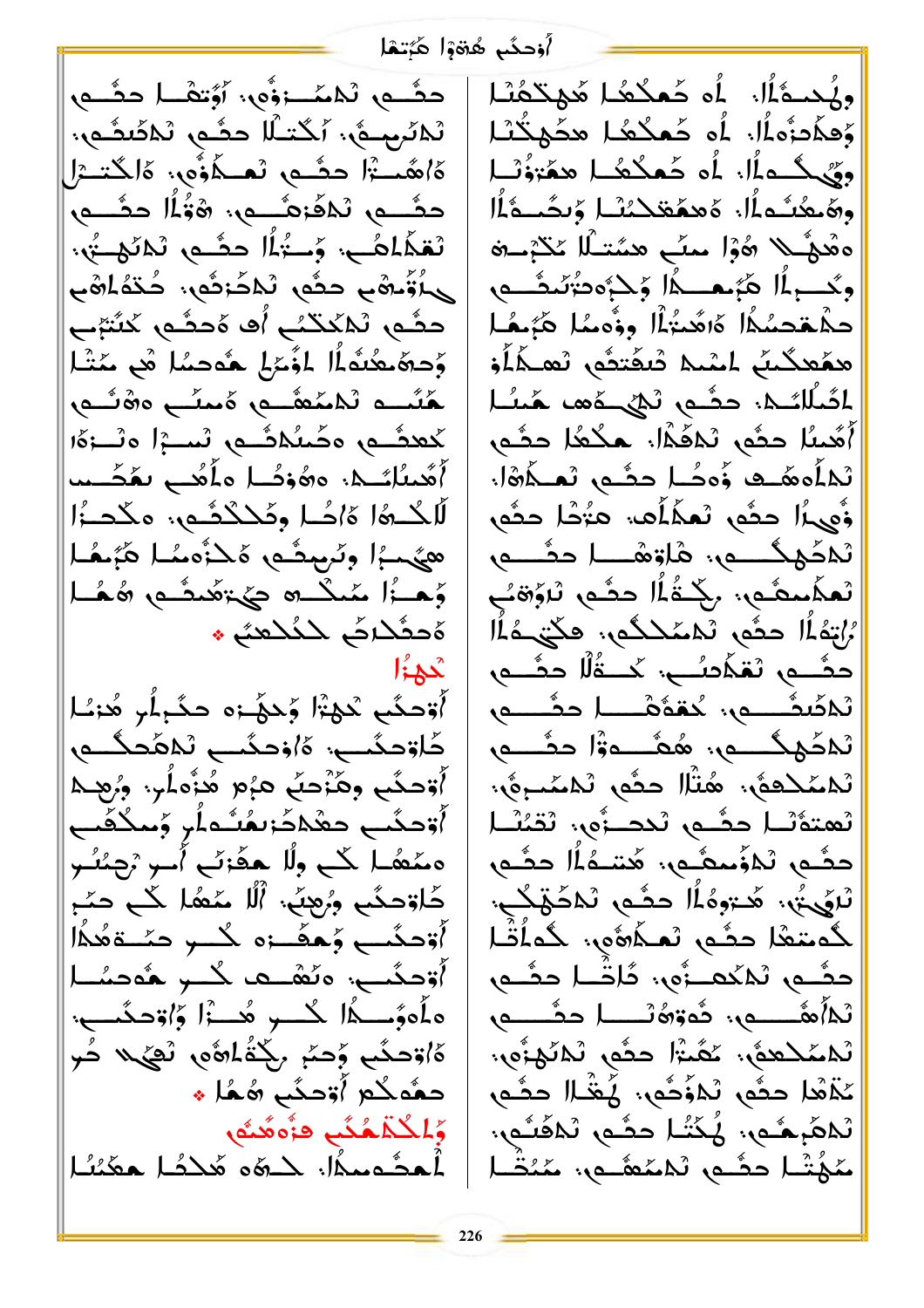وُهِهَمْ هَيِبٍ أَلَّا تُوْسَلِ لَلْهُ هَٰذَا مُفْسَنَا. محْـووْۤا لُا مْدوَحرِحْنَـا عْمَقْنَـا هَتَّتَّرَا هلًا هُدْكُخْعُنْـــا، أُهَّـــةُ أَا وكَاخْــــا هُوِثُوبُوهُ لَا وُوُوهُا وِهُـاوُۢا هُولُـوحَمِّب. جُعجُةًا تَسمُّتِدَاْتَيَا وِهُجِمَّةَ سَكَّيْرَاشَةَ صَّاهِمْ بَمَّى وَّەممُنُىمَّا ەلَّا ٱلْمَوَّقَى هُب كَنُسِيرُه أَل وهُسوؤًا ومُعسِمًا وهُدَّهْسًا وؤْهِ مُساحَدٌ تَسْرُلُهُ وَأَحْرَسِهِ حَكَّتِكُمْ واُثْمَلُّا حِكْمَهْ هُوهُ وِكُم هُوُنُـا. ةالمُبْتَسِنَ لِمَشْتُلِسُمْ وهَفَسِيم لكمُبْعَثُ أَلَّا مِكْعَمُّصِزُّهِ أَلَّا وَالْمِيزَجِعِ أَس كَعفَسُرًا نَهَّنُوا حثَكَّة يُع*كَ*زِيلًا. ەُ/ھ مىگ ھُزىُـا كَاهُمَةُاُ قُومِىلَىد هَ حِسْمَةٌ مِنْ الْمَالِمُ الْمَرْسَفَةِ مِنْ الْمَرْسَفَةِ. أَه لِلْمُفَسَّنُّ أَوْهَهُه رُهِمُساً هَشَمْساً حثَكُ فَ أَاضْهَلا : أَو كُعِثْمُحِزُنْهِ وحسوة في المستشرر الْمُصْبَحَة واتَّى الْمُسْمَّمِينَ مِنْ الْمَسْمَعِينَ مِنْ الْمَسْمَعِينَ مِنْ حسَّـــه حُـره ۖ وتَعمُّــــه لا يُحــــزهُّ ي: أه كقئعـــــكا لُا مْحمـّـكْرُنْـــــكُا وُحثُماهُ) لُدْفَبِ أَسْكَبِ وَحِسْهُ) الْمَهْلِ حَمْلِهِ أَنْ مَسْتَدْمَةٍ مِنْ الْمَمْسَنُوْلَمْ هيُدَحْكُمْ يُرْشُمْ وَحِكْلُهُــ ﴿ وَحَدِيثًا هُبُعِماً مِحْبِئِبٍ مُحْثَكِةٍ حِبْماً هكْرِهُب، أَو خْلِكْتُحِدُّلْنَا وَنُسِعَّبَرَانُلَ وَحفَك دعَ)وُا وُكْلُوهِ لِيَ حَوْدًا هَٰٓاوُنُتُكُّا، هَٰٓفُٓوَمِـهِ كَتَوَهْكَا كَتُكُمْٓا دَّدَّه دْكِر مَحْلادُشْكِي حَدُّمْكِي رَوُّحِيْرًا وهُكِدًا هِعَيْنُا، وَاحِيهْاهِ كَيُوُهِفَا ەَكْݣْݣْݣَا ئْ مْشْمْتْمْتْتْمَارْتُو،

وهَـــزّةِ أَوْحِكَـــهِ أَسْتَيْـــزّا وهَمْنُـــا لَكْحَزُمُا هَادْرَاه هجّزِلُه هَاسئنُمُا كْلُوْكُمْ وْهْكُلْعْمِيْكْمْ. ݣُـْمُهْ وُمُحْلّْ ةهككئـــا وحُاوّدهُـــــــــ مُعْمَدُنْـــا أحباؤه للحُكْزاً وهُسْت مْسُرْه للثَكْـــره حُـــودهُوُّا وُهِــرَه الله الله لِمَدَهُ مِ مُنْسَرًا وِحَاةِحِكَبٍ ٱلْحُتِهَـا أُبِيَّةٍ لِحَمْكُمْ شَمْكُعْزُتُيْهَا. وَكْتُمُو يُأَابُ هْيرُوْ ھىمُسْل كَلُّەدُا وُلِّكَ، ھَء ئەھوْا ھدۇەھئىلىلى تېھنىسا كۈھئىلى ھە هكَكْبًا ولًا مُحْكَكْبًا وَحِدًّاضُــلا لكمحفظ المشام المشام المشترك هُوؤُهِــدْ كُـــبِ أُهوْمُــا وِهُـعْمَــا كْعِفْنُـا. 50 وحُمْزُـــدًا وُلْـــب كَلاُهُ كُلّا آمْصِـــدْ الْأَوْحـكُـــــى هُـــوْوْا وَْحُرِ هَبَّتُمَّا كَهِيشَا وَحَكَّرٍ هَـلَّا مَكَّرَهُ أَنْ ثَمَّ إِذْ مَا أَمَّةٍ مِنْ مَسْتَدَمَّةٍ مِنْ مَسْتَدَمَّةٍ مِنْ مَسْتَدَمَّةٍ مِنْ هُوكُمِـدْ حَــِهُّى شُـهؤُا وِؤْمِعْــدُّرِ كَاهِكُمْ كَمِلاً نُهْرًا مِمْتَمْ! هَٰذُمْ أَنْ هُقْعُمُا هُوُهِدْ كُلُّلْ شُووًّا هَكُهُـزَه كَمِلًا شُودًا، وَجَهَّزَهِ كَمِيلًا مَنْشَا وُكِدْوُهِ: أُوْحِكُبِ هُــوَوْا هَبُتِهْـا هُنَّهِ وِحُسِرُهِهَا وِؤُهِمًا كُمْ سَبُوًّا أَهْبَنُهِـــــــ دَهُوَ كَمــــــدُّا هَ دَرْجِئُنُــــا وَحِيثُوجُها وَحِزْمِعِهِ الْكُلُومُ وَالْمُ أَوْحِكُمِ هُمْقَوْلِي لِحُبُّتِ مَمْسُلًا هُنَّمٍ